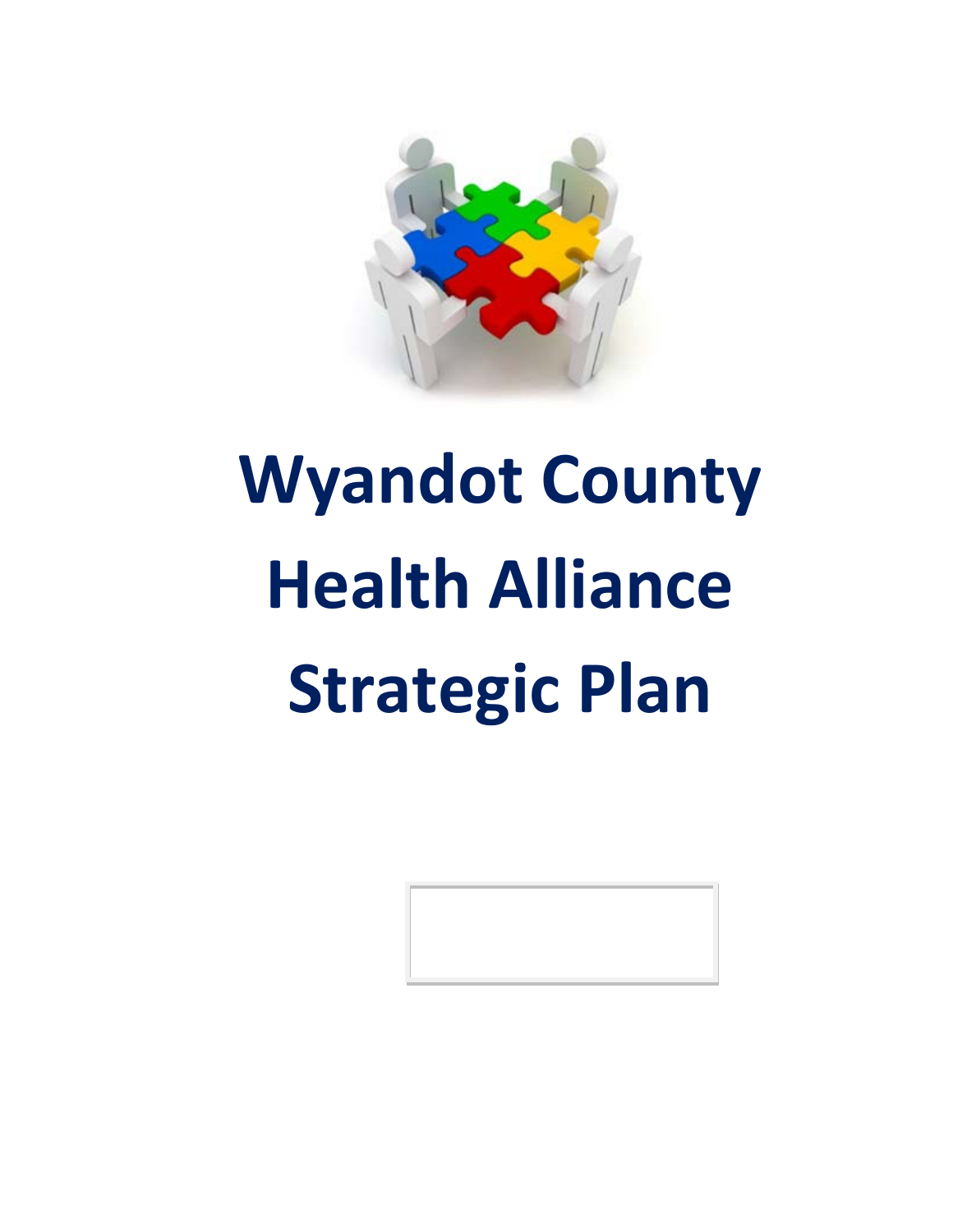## **Table of Contents**

| <b>Executive Summary</b>                        | Page $3-4$  |
|-------------------------------------------------|-------------|
| Partners                                        | Page 4      |
| <b>Strategic Planning Model</b>                 | Pages 4-5   |
| <b>Needs Assessment &amp; Priorities</b>        | Pages 5-7   |
| Strategy #1 Reducing Obesity                    | Pages 7-16  |
| Strategy #2 Reducing Bullying and Youth Suicide | Pages 16-21 |
| Strategy #3 Reducing Youth Risky Behaviors      | Pages 22-27 |
| Measuring Outcomes & Contact Information        | Page 27-28  |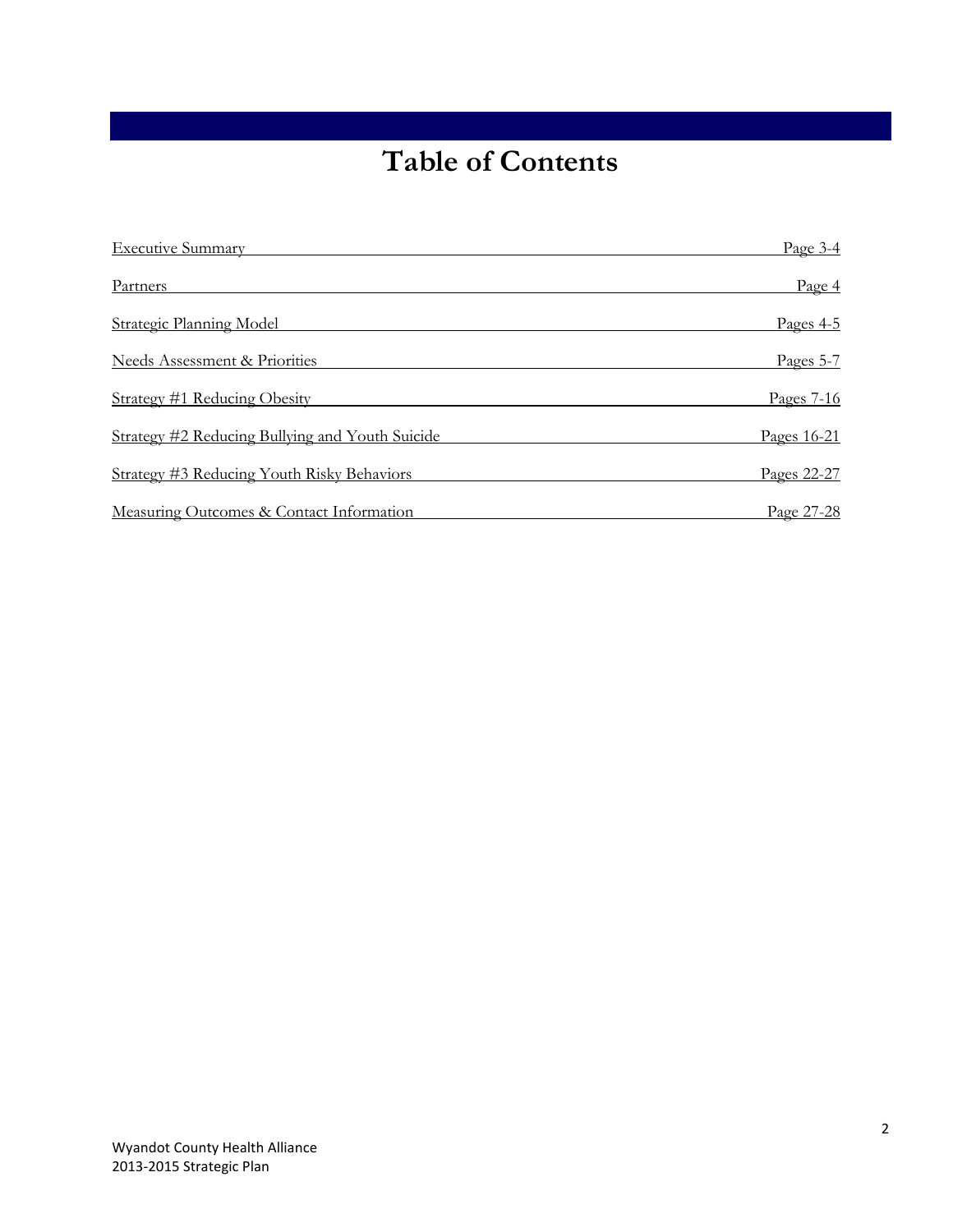#### **Executive Summary**

Since 2003, Wyandot County has conducted community health assessments for the purpose of measuring and addressing health status. Historically, the community has come together as one to measure health status. However, this strategic plan represents the first time that Wyandot County Stakeholders have come together to prioritize the health issues that will require the commitment of every sector of the community to address these issues effectively. It is hoped that as a result of this plan, Wyandot County will rally around the issues identified and work together to implement best practices that will improve the health of Wyandot County.

The Wyandot County Health Alliance received funding to identify the local needs, choose target impact areas and develop a county-wide Strategic Plan. The following long term strategies were identified:

#### **Strategies:**

| <b>Priority Health Issues for Wyandot County</b> |  |  |
|--------------------------------------------------|--|--|
| 1. Decrease adult and youth obesity              |  |  |
| 2. Decrease youth bullying and suicide           |  |  |
| 3. Decrease youth risky behaviors                |  |  |

#### **Target Impact Areas:**

To decrease youth and adult obesity-related behaviors, Wyandot County will focus on the following target impact areas: 1) Increase consumption of fruits and vegetables, 2) Increase exercise, and 3) Decrease sedentary behavior.

To increase youth safety, Wyandot County will focus on the following target impact areas: 1) Decrease bullying, 2) Decrease youth suicide, and 3) Decrease the number of youth contemplating suicide.

To decrease youth risky behaviors, Wyandot County will focus on the following target impact areas: 1) Decrease alcohol use and binge drinking, 2) Decrease tobacco use, 3) Decrease inhalant use and 4) Decrease youth sexual behaviors.

## **Action Steps:**

To work toward decreasing **youth obesity**, the following action steps are recommended: 1) Implement a healthier choices campaign, which will lead to increased fruit and vegetable consumption, 2) Increase opportunities for students to engage in physical activity and decrease sedentary behavior.

To work toward decreasing **adult obesity**, the following action steps are recommended: 1) Implement a healthy vending campaign, which will lead to increased fruit and vegetable consumption, 2) Create a community calendar with updated information about exercise and nutrition programs available in Wyandot County, 4) Increase opportunities for businesses to provide wellness and insurance incentive programs for their employees, and 5) Increase community gardens.

To work toward decreasing **youth bullying and suicide,** the following actions steps are recommended: 1) Expand the LifeSkills training curriculum in Wyandot County, 2) Raise awareness of bullying by implementing the Jim Bisenius Bully Proof program to youth, teachers and parents, 4) Implement the Olweus Bully Prevention Program in Wyandot County schools, 3) Implement The Signs of Suicide (SOS) program in grades 5-12 and, and 4) Implement a youth mentoring program.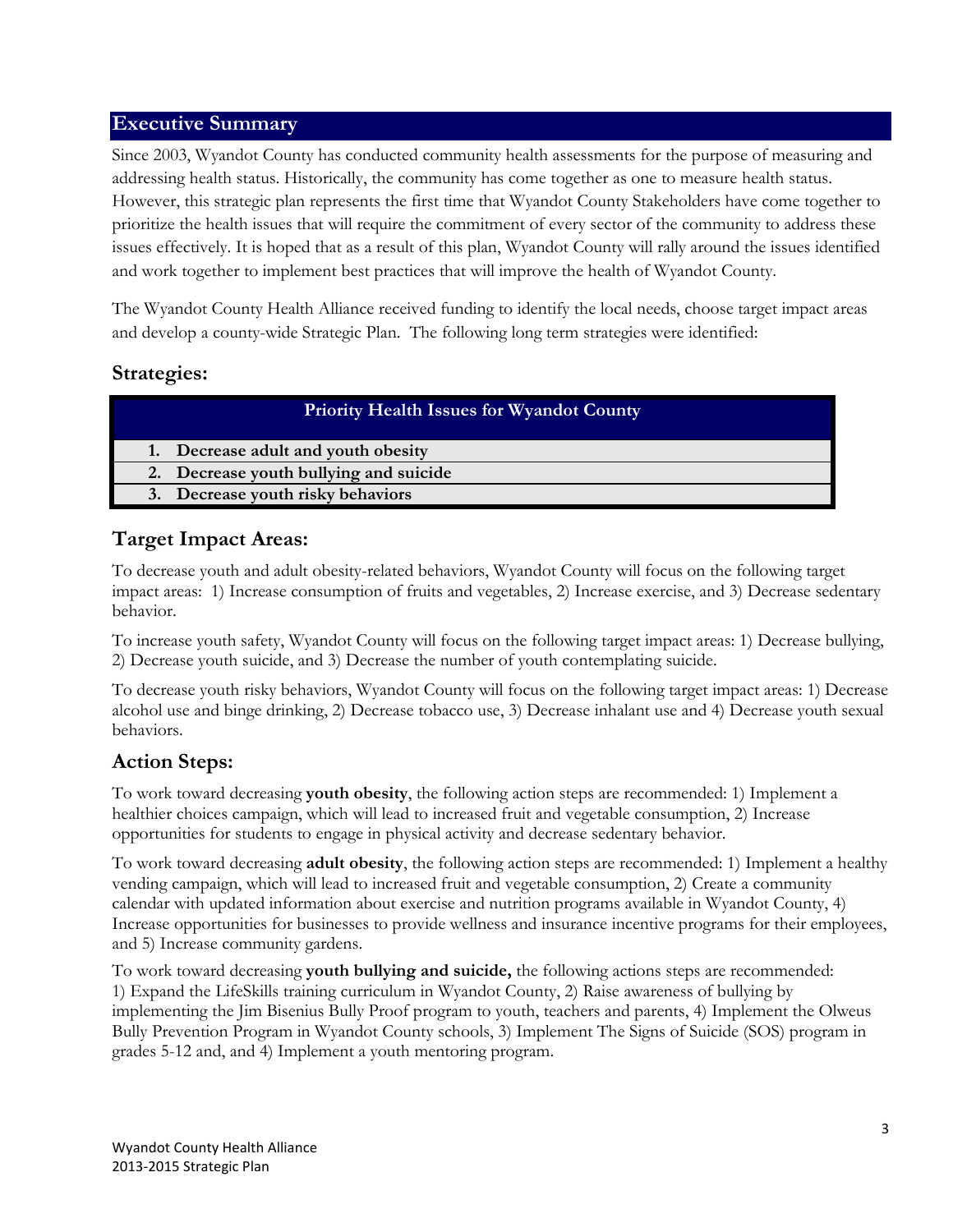To work toward decreasing **youth risky behaviors,** the following actions steps are recommended: 1) Expand the LifeSkills training curriculum in Wyandot County, 2) Increase awareness of youth risky behaviors for parents, guardians and community members, and 3) Implement a family mentoring program.

#### **Partners**

#### **Acknowledgements**

The Wyandot County Health Alliance wishes to acknowledge the numerous contributions of the following partners and stakeholders. Their continued commitment to the mission of the health department helps to make Wyandot County a great place to live and work.

#### **Wyandot County Strategic Planning Committee Members:**

W. Thomas Bennett, Wyandot County Department of Job & Family Services Melissa Bianchi, Wyandot County Health Department, WIC Nancy A. Cochran, Mental Health & Recovery Services Board of Seneca, Sandusky and Wyandot Counties Anne Denman, Family & Children First Council, Help Me Grow Joseph D'Ettorre, Wyandot Memorial Hospital Kelly Garrett, United Way Kris Joseph, Open Door Resource Center Margie Kimmel, Waistline Risk Solutions Steve Kozel, Carey Exempted Village School District Barbara Mewhorter, Wyandot County Health Department Gregory Moon, Wyandot County Office of Economic Development Alissa Paolella, Daily Chief Union Sandi Shutt, Community Representative Darlene Steward, Wyandot County Health Department Pam Stone, United Way Jane Weber, Wyandot County Home Health Agency

This strategic planning process was facilitated by Britney Ward, MPH, Assistant Director of Health Planning, and Michelle Von Lehmden, Health Assessment Coordinator, both from the Hospital Council of Northwest Ohio.

#### **Strategic Planning Model**

Beginning in October 2012, the Wyandot County Strategic Planning Committee met six (6) times and completed the following planning steps:

- 1. Choosing Priorities- Use of quantitative and qualitative data to prioritize target impact areas
- 2. Ranking Priorities- Ranking the health problems based on magnitude, seriousness of consequences, and feasibility of correcting
- 3. Resource Assessment- Determine existing programs, services, and activities in the community that address the priority target impact areas and look at the number of programs that address each outcome, geographic area served, prevention programs, and interventions
- 4. Gap Analysis- Determine existing discrepancies between community needs and viable community resources to address local priorities; Identify strengths, weaknesses, and evaluation strategies; and Strategic Action Identification
- 5. Best Practices- Review of best practices and proven strategies, Evidence Continuum, and Feasibility Continuum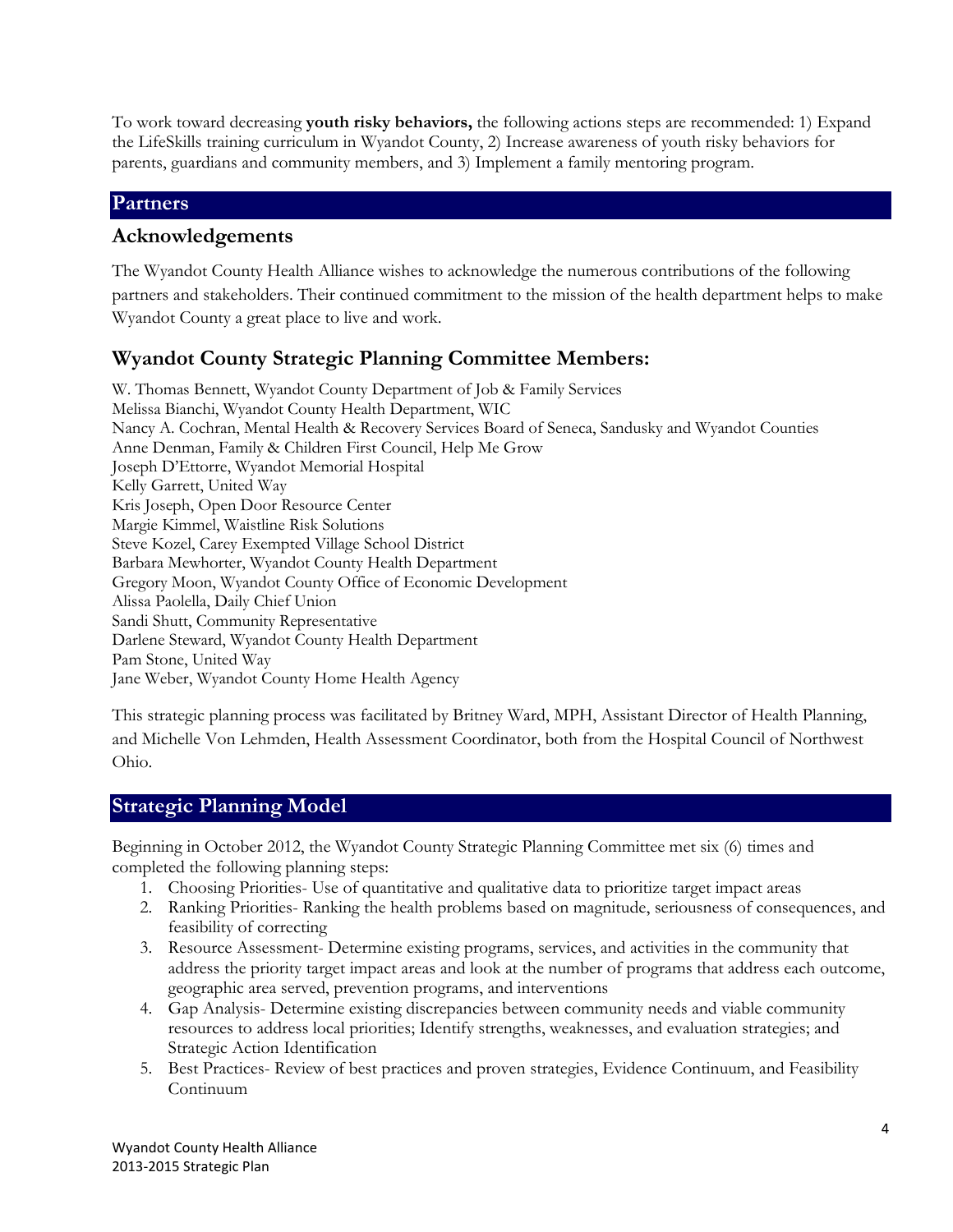6. Draft Plan- Review of all steps taken; Action step recommendations based on one or more the following: Enhancing existing efforts, Implementing new programs or services, Building infrastructure, Implementing evidence based practices, and Feasibility of implementation

#### **Needs Assessment**

The Strategic Planning Committee reviewed the 2012 Wyandot County Health Assessment. Each member completed an "Identifying Key Issues and Concerns" worksheet. The following two tables are the group results.

#### **What are the most significant ADULT health issues or concerns identified in the 2012 assessment report?**

| <b>Key Issue or Concern</b>                                                  | $\frac{0}{6}$ of<br><b>Population Most</b><br>at Risk       | <b>Age Group Most</b><br>at Risk      | <b>Gender Most at Risk</b> |
|------------------------------------------------------------------------------|-------------------------------------------------------------|---------------------------------------|----------------------------|
| 1. Weight Control                                                            |                                                             |                                       |                            |
| Obesity (10 votes)                                                           | 37% Over Weight<br>40% Obese                                | $30 - 64$                             | M & F                      |
| <b>Blood Pressure (7 votes)</b>                                              | 44% total pop                                               | $65 + (76\%)$                         | M & F                      |
| Diabetes (6 votes)                                                           | 14% total pop                                               | $(65 + (22\%) / \leq 25$ K (28%)      | F(18%)                     |
| <b>Blood Cholesterol (5 votes)</b>                                           | $41\%$ total pop                                            | $65+ (68%)$                           | M(45%)                     |
| 2. Smoking (4 votes)                                                         | 20% total pop                                               | $<$ 30 years (23%)<br>$<$ \$25K (23%) | F(26%)                     |
| 3. Binge Drinking (4 votes)                                                  | 39% of drinkers                                             | $<$ \$25 K (57%)<br>30-64 (43%)       | $M(50\%)$                  |
| 4. Arthritis (4 votes)                                                       | 37% total pop                                               | $<$ \$25 K (45%)                      | $_{\rm F}$                 |
| 5. Depression/suicide (2 votes)                                              | 2% Contemplated                                             | 35-44 years                           | M                          |
| 6. Access to Dental (2 votes)                                                | 44% of total pop<br>did not visit a<br>dentist in past year | $<$ \$25K (59%)                       | M(48%)                     |
| 7. Prescription Drug Abuse (2 votes)                                         | 7% of total pop                                             | $<$ \$25K (12%)                       | M & F                      |
| 8. Marijuana use (2 votes)<br>*25% of drug users reported using<br>every day | 3% of total pop                                             | Under age 30 (6%)                     | M & F                      |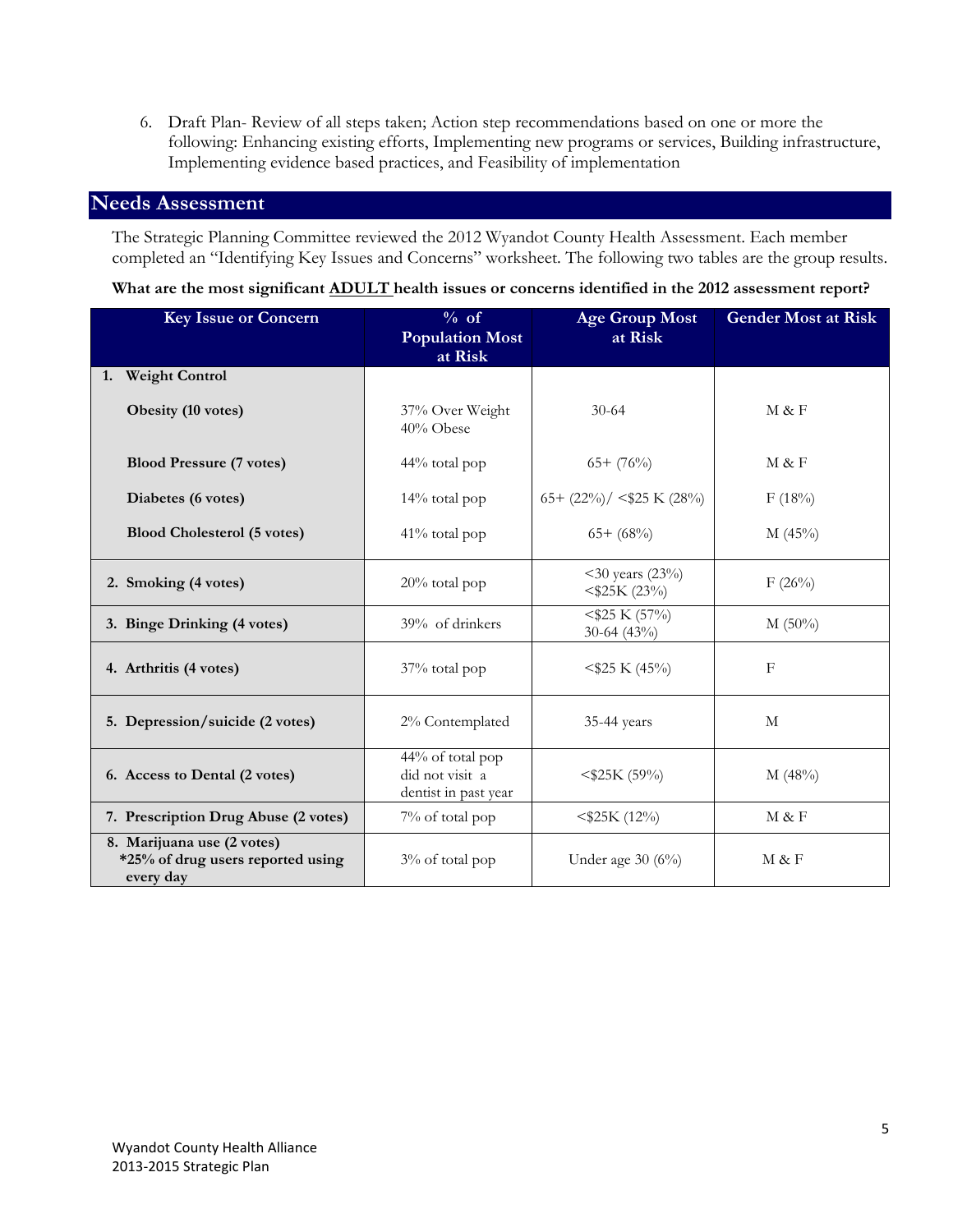| <b>Key Issue or Concern</b>                | <b>Percent of Population Most</b><br>at Risk                                              | <b>Age Group Most</b><br>at Risk                          | Gender Most at<br><b>Risk</b>             |
|--------------------------------------------|-------------------------------------------------------------------------------------------|-----------------------------------------------------------|-------------------------------------------|
| 1. Sexual Activity (grades 7-12) (8 votes) | 33% of 7-12 graders have had sex                                                          | 17-18 years old (55%)                                     | $M\& F$                                   |
|                                            | 44% of 9-12 graders have had sex                                                          |                                                           |                                           |
|                                            | $8\%$ of 7-12 graders have had 4+<br>partners                                             |                                                           |                                           |
|                                            | $10\%$ of 9-12 graders have had 4+<br>partners                                            |                                                           |                                           |
| Sexting (2 Votes)                          | 25% of 6-12 graders have sexted                                                           | 17-18 years old (34%)                                     | M(29%)                                    |
| 2. Alcohol use/Binge drinking (8 votes)    | 24% of 6-12 graders are<br>current drinkers                                               | 14-16 years old (66%)                                     | M<br>(71% of males who<br>drink are binge |
|                                            | 64% of drinkers are binge<br>drinkers                                                     | 17-18 years old (62%)                                     | drinking)                                 |
| 3. Obesity (7 votes)                       | 21% obese<br>14% overweight                                                               | 14-16 years old (24%)                                     | $M$ (30% obese)                           |
| Watching TV 3+ hours (2 votes)             | 49% of 6-12 graders watched $3+$<br>hours of TV on avg. day                               |                                                           | M & F                                     |
| 4. Suicide (7 votes)                       | $11\%$ of 6-12 graders<br>contemplated suicide<br>6% of 6-12 graders attempted<br>suicide | 14-16 years old<br>(13% contemplated<br>and 8% attempted) | F<br>(17% contemplated<br>9% attempted)   |
| 5. Tobacco use (6 votes)                   | 16% of 6-12 graders current<br>smoker                                                     | 17-18 years old (24%)                                     | M & F                                     |
| 6. Inhalant use (4 votes)                  | 12% of 6-12 graders                                                                       | 13 years old or<br>younger                                | M(13%)                                    |
| 7. Violence/Bullying (3 votes)             | 45% 6-12 grade bullied in past<br>year                                                    | 13 years or younger<br>(41% verbally bullied)             | M & F                                     |

**What are the most significant YOUTH health issues or concerns identified in the 2012 assessment report?**

#### **Priorities Chosen**

The Wyandot County Strategic Planning Committee completed an exercise where they ranked the key issues based on the magnitude of the issue, seriousness of the consequence, and the feasibility of correcting the issue. A total score was given to each priority. The max score was 30. All committee members' scores were combined and then average numbers were produced. Based off these parameters, the group decided to focus on the following three issues: adult and youth weight control, youth safety (bullying and suicide) and youth risky behaviors (sexual behavior, alcohol use/binge drinking, tobacco use, and inhalant use). The results were sent out to the full committee for approval.

The rankings were as follows:

- 1. Adult Weight Control (25.9)
- 2. Youth Weight Control (24.3)
- 3. Youth Sexual Behavior (23.0)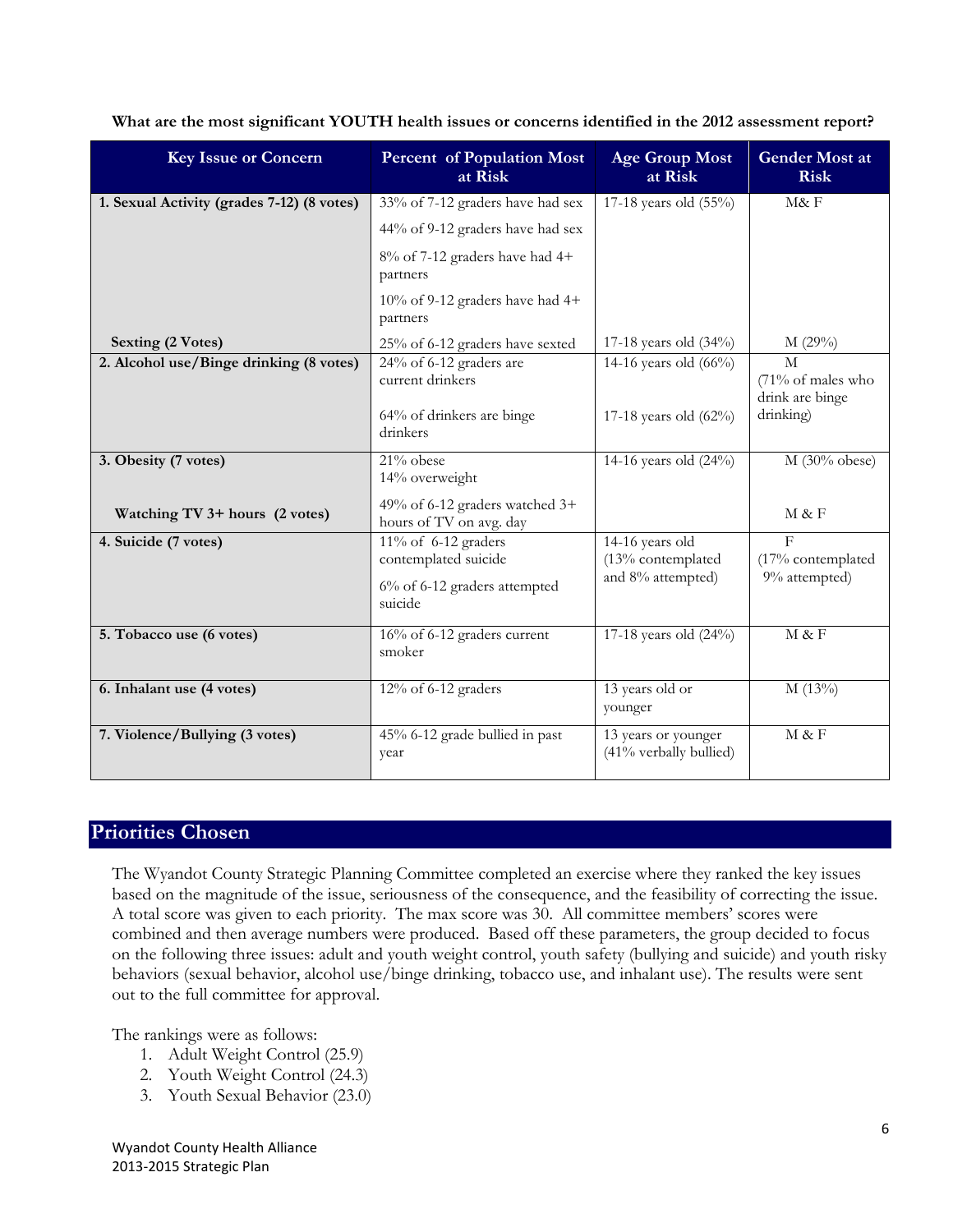- 4. Youth Alcohol/Binge Drinking (22.0)
- 5. Youth Bullying (21.3)
- 6. Youth Tobacco (21.3)
- 7. Adult Smoking (21.1)
- 8. Youth Suicide (21.0)
- 9. Youth Inhalant use (21.0)
- 10. Adult Binge Drinking (18.7)
- 11. Adult Depression/Suicide (18.5)
- 12. Access to Dental Care (18.2)
- 13. Adult Prescription Drug Misuse (17.1)
- 14. Adult Arthritis (15.8)
- 15. Adult Marijuana Use (14.1)

#### **Strategy #1: Decrease obesity among adults and youth**

#### 77% of Wyandot County adults are overweight or obese based on BMI. 35% of Wyandot County youth in grades 6-12 are classified as overweight or obese based on BMI.

#### **Weight Status**

The 2012 Wyandot County Health Assessment indicates that 37% of adults are overweight and 40% are obese based on Body Mass Index (BMI). Both of these categories are higher than the state and nation. The 2011 BRFSS reported that 30% of Ohio and 28% of U.S. adults were obese and 36% of Ohio and 36% of U.S. adults were overweight.

14% of Wyandot County youth in grades 6-12 were classified as overweight (2011 YRBS reported 15% for Ohio and 15% for the U.S.). 21% of youth were classified as obese by BMI compared to 15% for Ohio and 13% for the U.S. (2011 YRBS)

#### **Nutrition**

In 2012, 4% of adults ate 5 or more servings of fruits and vegetables per day. 92% of adults ate one to four servings per day. The American Cancer Society recommends that adults eat 5-9 servings of fruits and vegetables per day to reduce the risk of cancer and to maintain good health.

#### **Physical Activity**

In Wyandot County, 53% of adults were engaging in physical activity for at least 30 minutes on 3 or more days per week. 27% of adults exercised 5 or more days per week and 27% of adults reported they did not participate in any physical activity in the past week, including those who were unable to exercise.

75% of youth in grades 6-12 participated in at least 60 minutes of physical activity on 3 or more days in the past week. 51% did so on 5 or more days in the past week and 26% did so every day in the past week. 11% of youth reported that they did not participate in at least 60 minutes of physical activity on any day in the past week (2011 YRBS reported 16% for Ohio and 14% for the U.S.).

49% of Wyandot County youth reported that they spent 3 or more hours watching TV on an average day (2011 YRBS reported 31% for Ohio and 32% for the U.S.).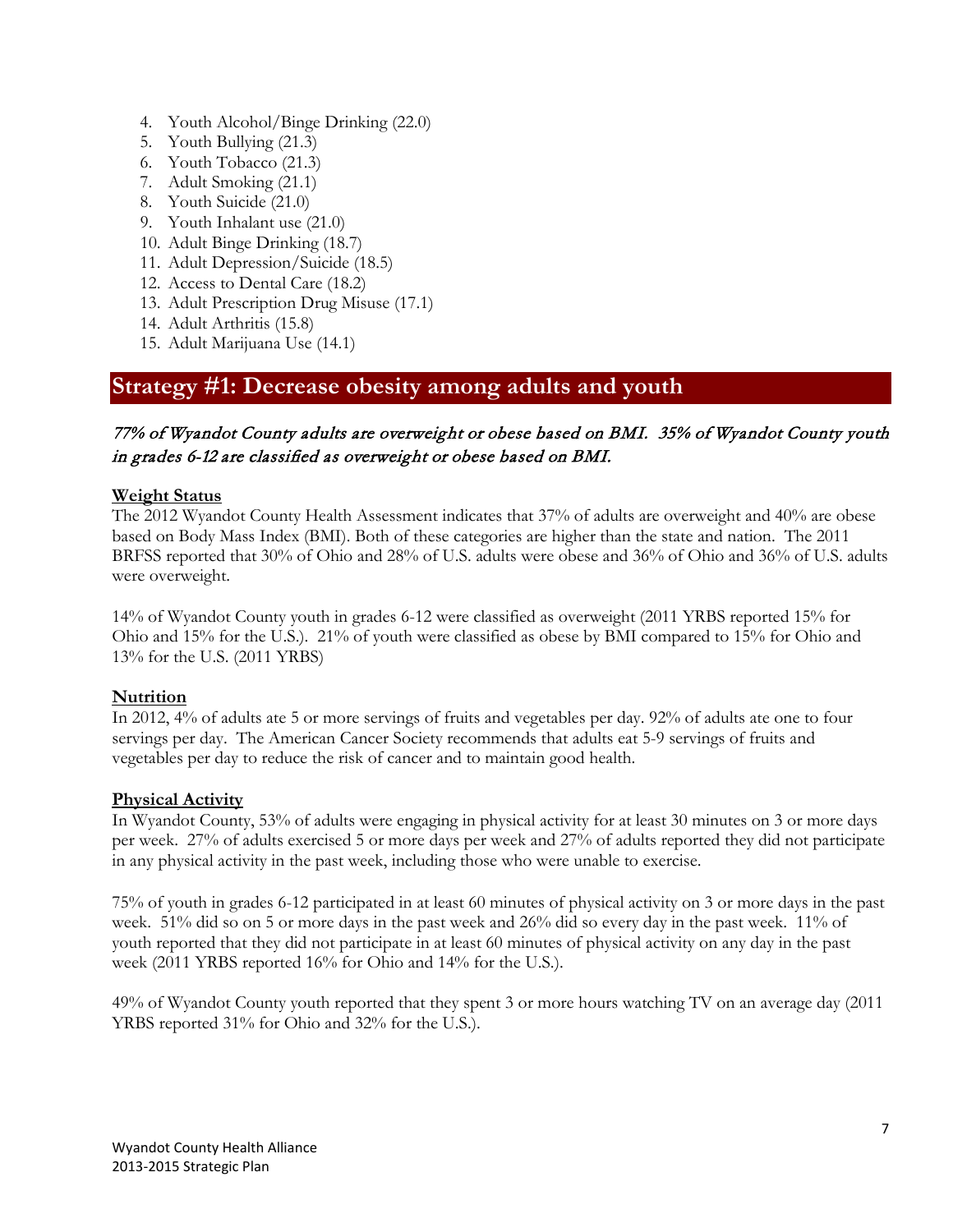## **Strategy #1: Decrease obesity among adults and youth Obesity indicators**

| <b>Youth Variables</b>                                                                     | Wyandot<br>County<br>2006<br>$(6-12) grad$ e) | <b>Wyandot</b><br>County<br>2009<br>$(6-12 \text{ grade})$ | Wyandot<br>County<br>2012<br>$(6-12 \text{ grade})$ | Wyandot<br>County<br>2012<br>$(9-12 \text{ grade})$ | Ohio<br>2011<br>$(9-12 grade)$ | U.S.<br>2011<br>$(9-12 \text{ grade})$ |
|--------------------------------------------------------------------------------------------|-----------------------------------------------|------------------------------------------------------------|-----------------------------------------------------|-----------------------------------------------------|--------------------------------|----------------------------------------|
|                                                                                            |                                               | <b>Weight Control</b>                                      |                                                     |                                                     |                                |                                        |
| Obese                                                                                      | 16%                                           | $14\%$                                                     | 21%                                                 | $22\%$                                              | 15%                            | 13%                                    |
| Overweight                                                                                 | 16%                                           | 13%                                                        | 14%                                                 | 16%                                                 | 15%                            | 15%                                    |
| Described themselves as slightly or very overweight                                        | 31%                                           | 27%                                                        | 32%                                                 | 33%                                                 | 30%                            | 29%                                    |
| Trying to lose weight                                                                      | 49%                                           | 47%                                                        | 46%                                                 | 50%                                                 | N/A                            | N/A                                    |
| Exercised to lose weight                                                                   | 40%                                           | 50%                                                        | 53%                                                 | 54%                                                 | $61\%*$                        | $61\%*$                                |
| Ate less food, fewer calories, or foods lower in fat to<br>lose weight                     | $11\%$                                        | 25%                                                        | 28%                                                 | 32%                                                 | $43\%*$                        | $39\%*$                                |
| Went without eating for 24 hours or more                                                   | $1\%$                                         | $3\%$                                                      | $5\%$                                               | $6\%$                                               | 13%                            | 12%                                    |
| Took diet pills, powders, or liquids without a doctor's<br>advice                          | $1\%$                                         | $2\%$                                                      | $2\%$                                               | $3\%$                                               | $6\%$                          | $5\%$                                  |
| Vomited or took laxatives                                                                  | $0\%$                                         | $1\%$                                                      | $2\%$                                               | $3\%$                                               | $6\%$                          | $4\%$                                  |
| Physically active at least 60 minutes per day on less<br>than 7 days in past week          | N/A                                           | 73%                                                        | 74%                                                 | 76%                                                 | 75%                            | 71%                                    |
| Physically active at least 60 minutes per day on less<br>than 5 days in past week          | N/A                                           | 49%                                                        | 49%                                                 | 50%                                                 | $55\%$                         | 51%                                    |
| Did not participate in at least 60 minutes of physical<br>activity on any day in past week | N/A                                           | 13%                                                        | $11\%$                                              | $11\%$                                              | 16%                            | $14\%$                                 |
| Watched TV 3 or more hours per day                                                         | N/A                                           | 41%                                                        | 49%                                                 | N/A                                                 | 31%                            | 32%                                    |

| <b>Adult Variables</b>                         | Wyandot<br>County<br>2006 | <b>Wyandot</b><br><b>County</b><br>2009 | Wyandot<br><b>County</b><br>2012 | Ohio<br>2011 | U.S.<br>2011 |
|------------------------------------------------|---------------------------|-----------------------------------------|----------------------------------|--------------|--------------|
|                                                | <b>Weight Status</b>      |                                         |                                  |              |              |
| Overweight                                     | 35%                       | 39%                                     | 37%                              | 36%          | 36%          |
| Obese                                          | $27\%$                    | 33%                                     | 40%                              | 30%          | 28%          |
| Has been diagnosed with high blood pressure    | 34%                       | 40%                                     | $44\%$                           | 33%          | $31\%$       |
| Has been diagnosed with high blood cholesterol | $32\%$                    | $37\%$                                  | $41\%$                           | 39%          | 38%          |
| Has been diagnosed with arthritis              | 30%                       | 30%                                     | 37%                              | 30%          | 24%          |
| Has been diagnosed with diabetes               | 10%                       | $11\%$                                  | $14\%$                           | $11\%$       | 10%          |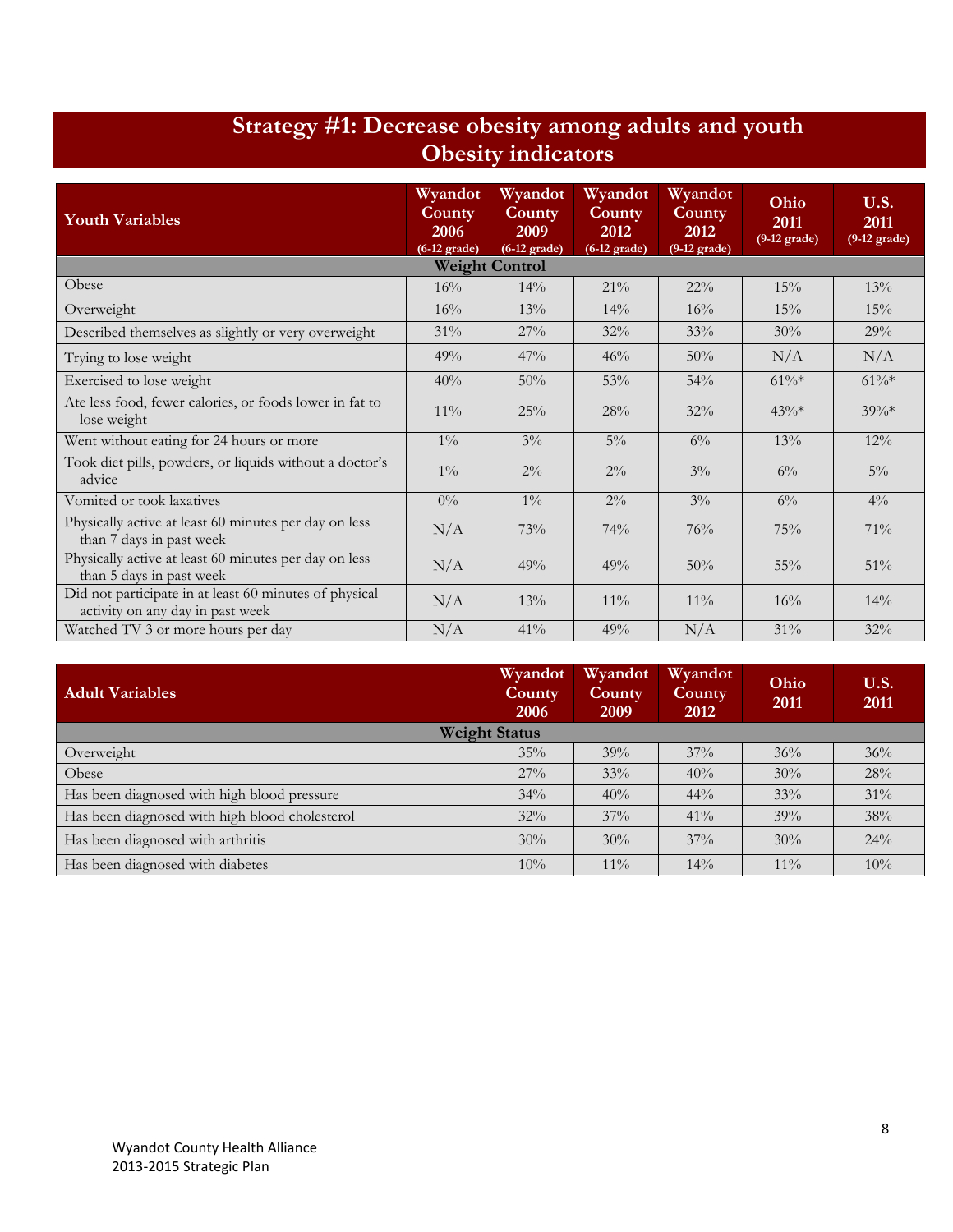## **Strategy #1: Decrease obesity among adults and youth Resource Assessment**

## **Youth Obesity Resource Assessment**

| Program/Strategy/<br><b>Service</b>                                                                        | Responsible<br>Agency                                      | Population(s)<br><b>Served</b>                                                                                           | <b>Continuum of Care</b><br>(prevention, early<br>intervention, or<br>treatment) | <b>Evidence of</b><br><b>Effectiveness</b>            |
|------------------------------------------------------------------------------------------------------------|------------------------------------------------------------|--------------------------------------------------------------------------------------------------------------------------|----------------------------------------------------------------------------------|-------------------------------------------------------|
| Grow It, Try It, Like It                                                                                   | Wyandot County<br>Health Department                        | Pre-School aged children<br>Little Reasons, Head Start<br>(Upper Sandusky and<br>Carey), New Discoveries<br>and Angeline | Prevention                                                                       | Evidence-based                                        |
| Nutrition Exploration<br>Programs                                                                          | Wyandot County<br>Health Department                        | 2 <sup>nd</sup> grade children<br>Upper Sandusky, Carey &<br>Mohawk                                                      | Prevention                                                                       | Evidence-based<br>(ODH-CFHS)                          |
| <b>WIC</b><br>(Nutrition)                                                                                  | Wyandot County<br>Health Department                        | Children 0-5 years old<br>Low-income families                                                                            | Prevention                                                                       | Evidence-based<br>Federal Program                     |
| Nutrition Program                                                                                          | <b>OSU</b><br>Extension/Health<br>Department               | <b>WIC Clients</b><br>Children 0-5 years old<br>Low-income families                                                      | Prevention                                                                       | None                                                  |
| Youth<br>Cooking/Nutrition/Exercise<br>/Gardening Program                                                  | Wyandot County<br>Juvenile Probation<br>Department         | Juveniles on probation                                                                                                   | Prevention                                                                       | None                                                  |
| High School Advanced<br>Physical Education classes                                                         | Upper Sandusky,<br>Carey and Mohawk<br><b>High Schools</b> | High School aged youth                                                                                                   | Prevention                                                                       | None                                                  |
| <b>Upward Sports Programs</b>                                                                              | Local churches                                             | Youth County-wide<br>(youth must travel to<br>Upper Sandusky to<br>Participate)                                          | Prevention                                                                       | None                                                  |
| Youth Sports Programs                                                                                      | City Recreation<br>Departments                             | Youth in Wyandot County                                                                                                  | Prevention                                                                       | None                                                  |
| Fitness in Motion                                                                                          | Fitness in Motion                                          | Adults and Teens                                                                                                         | Prevention/Early<br>intervention/<br>Treatment                                   | None                                                  |
| Curves                                                                                                     | Curves                                                     | Women<br>Ages $14+$                                                                                                      | Prevention/Early<br>intervention/<br>Treatment                                   | Outcomes monitored<br>(weigh-ins and<br>measurements) |
| Church Organized Physical<br><b>Activity Programs</b><br>(aerobics, basketball, softball,<br>walking etc.) | Local churches                                             | All ages                                                                                                                 | Prevention                                                                       | None                                                  |
| Weight Watchers                                                                                            | Weight Watchers                                            | Adults and Teens                                                                                                         | Early intervention/<br>Treatment                                                 | Evidence-based                                        |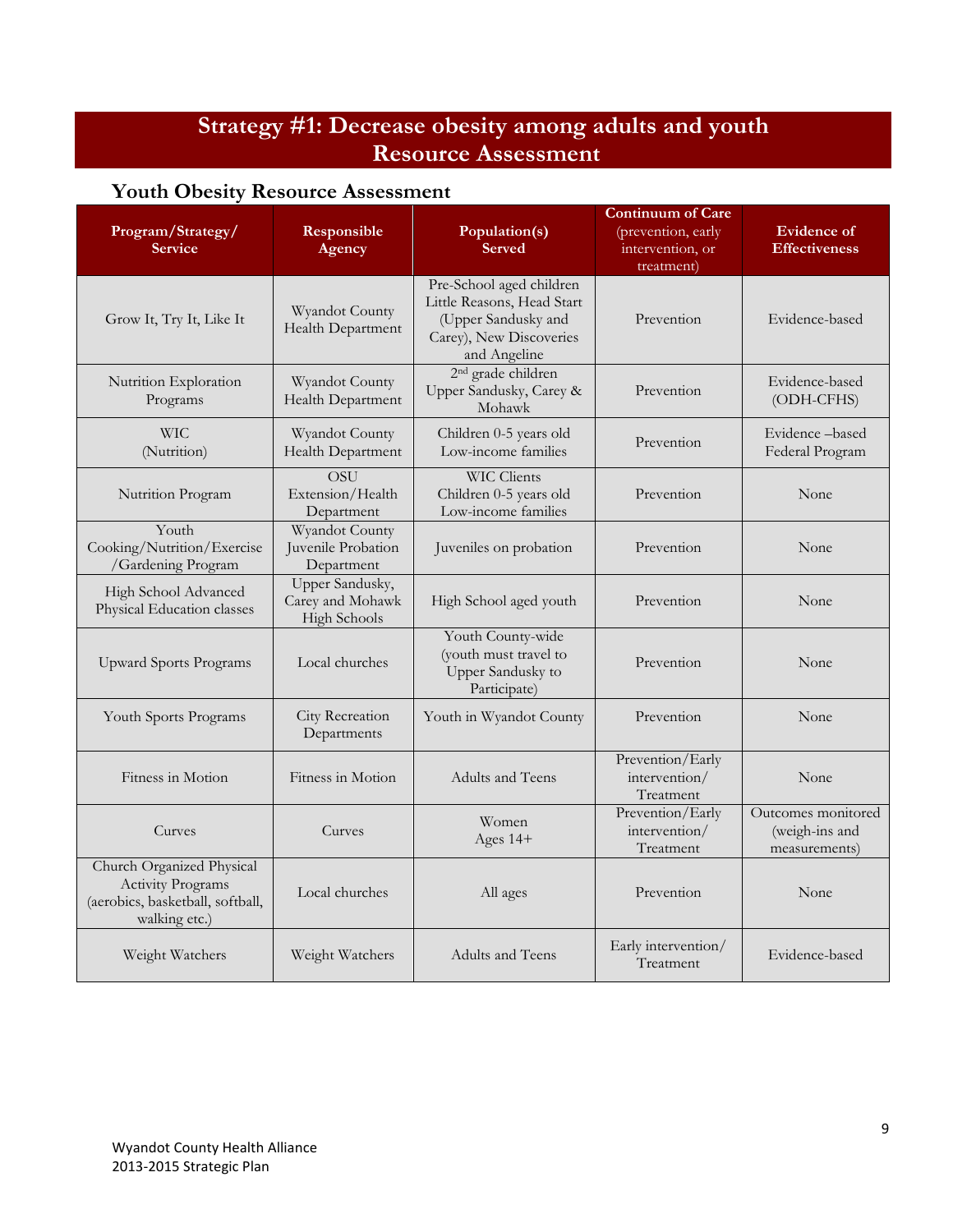| Program/Strategy/<br><b>Service</b>                                                                        | Responsible<br>Agency                                              | Population(s)<br><b>Served</b>                                           | <b>Continuum of Care</b><br>(prevention, early<br>intervention, or<br>treatment) | <b>Evidence</b> of<br><b>Effectiveness</b>  |
|------------------------------------------------------------------------------------------------------------|--------------------------------------------------------------------|--------------------------------------------------------------------------|----------------------------------------------------------------------------------|---------------------------------------------|
| Shopping for Food<br>(Food Resource Management)                                                            | OSU Extension                                                      | Low income adults<br>Ages $18+$<br>(food stamp eligible)                 | Early intervention                                                               | Post-test                                   |
| Physical activity program                                                                                  | OSU Extension                                                      | Low income adults<br>Ages $18+$<br>(food stamp eligible)                 | Early intervention                                                               | Post-test                                   |
| Nutrition program                                                                                          | OSU Extension                                                      | Low income adults<br>Ages 18+ (food stamp<br>eligible)                   | Early intervention                                                               | Post-test                                   |
| Nutrition Therapy                                                                                          | Home Health Agency                                                 | Doctor's orders<br>(Mostly senior<br>citizens)                           | Intervention/<br>Treatment                                                       | Outcomes<br>monitored                       |
| Diabetic Care                                                                                              | Home Health Agency                                                 | Doctor's orders                                                          | Intervention/<br>Treatment                                                       | Outcomes<br>monitored                       |
| Occupational Therapy/Physical<br>Therapy                                                                   | Home Health Agency                                                 | Doctor's orders                                                          | Early intervention/<br>Treatment                                                 | Outcomes<br>monitored                       |
| Curves                                                                                                     | Curves                                                             | Women<br>Ages $14+$                                                      | Prevention/Early<br>intervention/Treatment                                       | Outcomes<br>monitored                       |
| Fitness in Motion                                                                                          | Fitness in Motion                                                  | Adults and Teens                                                         | Prevention/Early<br>intervention/Treatment                                       | None                                        |
| <b>TOPS</b><br>(Taking Off Pounds Sensibly)                                                                | <b>TOPS</b>                                                        | Adults<br>(Meetings are at Grace<br>United Methodist<br>Church in Carey) | Prevention                                                                       | Outcomes<br>monitored<br>(weekly weigh-ins) |
| Weight Watchers                                                                                            | Weight Watchers                                                    | Adults and Teens                                                         | Early intervention/<br>Treatment                                                 | Evidence-based                              |
| Weight Management Program                                                                                  | Wyandot Memorial<br>Hospital                                       | Doctor's orders<br>(All ages)                                            | Intervention/<br>Treatment                                                       | Outcomes<br>monitored                       |
| Waistline Risk Solutions                                                                                   | Health & Wellness<br>Coaching /Worksite<br>Wellness                | All ages                                                                 | Prevention/Early<br>intervention/Treatment                                       | Outcomes<br>monitored                       |
| Exercise Classes/Nutrition<br>Education                                                                    | <b>Upper Sandusky</b><br>Council on<br>Aging/Carey Senior<br>Depot | Senior Citizens                                                          | Prevention/Early<br>intervention/Treatment                                       | None                                        |
| Community Calendar/Adult<br>Evening Education                                                              | <b>Upper Sandusky</b><br>School & Community<br>Outreach            | School age to Senior<br>Citizens                                         | Prevention/Early<br>intervention/Treatment                                       | None                                        |
| <b>Fitness Center</b><br>(Carey High School)                                                               | Carey High School                                                  | All community<br>members                                                 | Prevention/Early<br>intervention/<br>Treatment                                   | None                                        |
| Basketball/Volleyball Games<br>(Carey High School)                                                         | Carey High School/<br>Community members                            | All ages<br>(Mostly adults)                                              | Prevention                                                                       | None                                        |
| Walking Program &<br>Basketball/Volleyball Games<br>(Upper Sandusky High School)                           | <b>Upper Sandusky</b><br>High School/<br>Community Members         | All community<br>members                                                 | Prevention                                                                       | None                                        |
| Church Organized Physical<br><b>Activity Programs</b><br>(aerobics, basketball, softball,<br>walking etc.) | Local churches                                                     | All ages                                                                 | Prevention                                                                       | None                                        |

## **Adult Obesity Resource Assessment**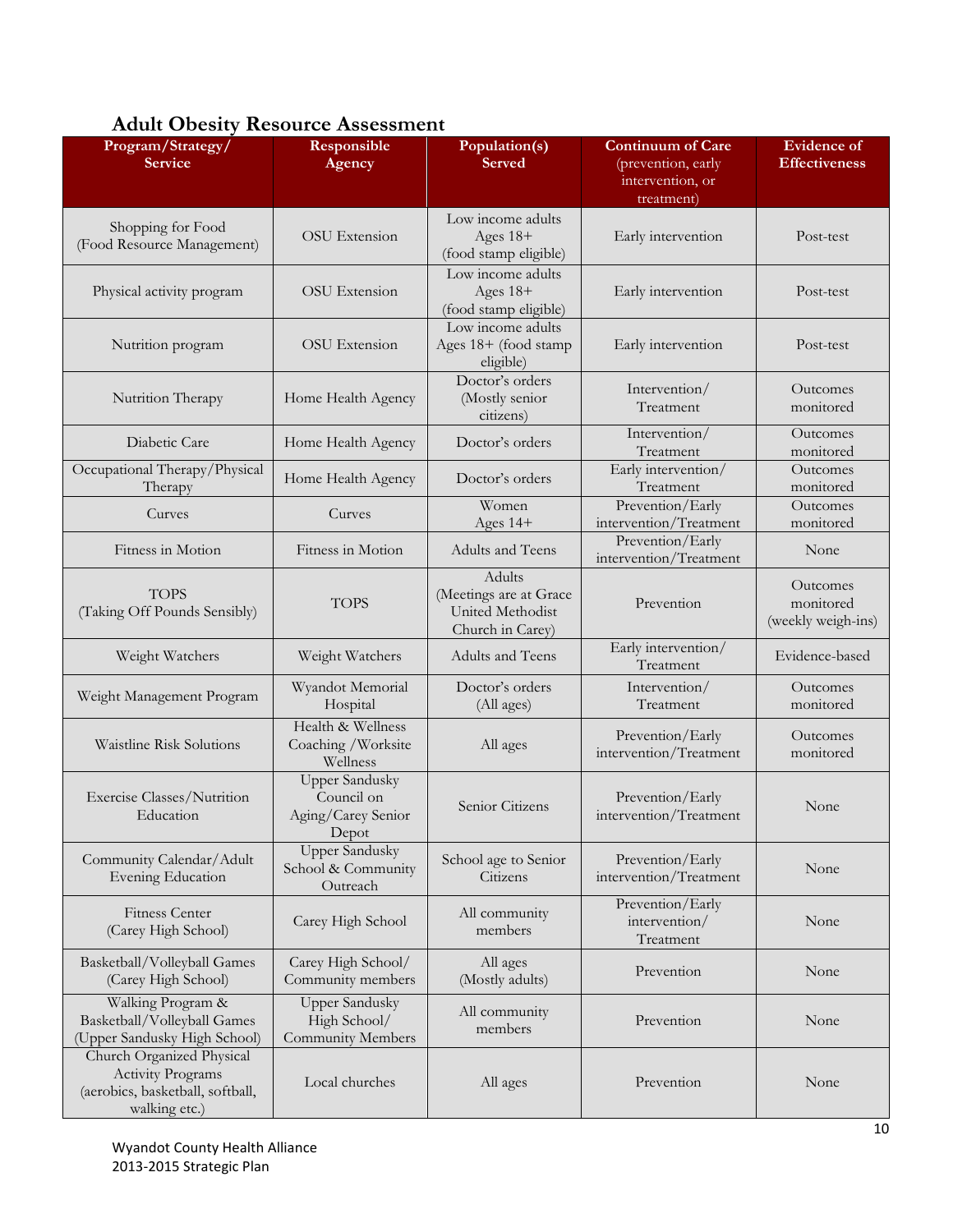| Program/Strategy/<br><b>Service</b>                                   | Responsible<br>Agency                             | Population(s)<br><b>Served</b> | <b>Continuum of Care</b><br>(prevention, early<br>intervention, or<br>treatment) | Evidence of<br><b>Effectiveness</b> |
|-----------------------------------------------------------------------|---------------------------------------------------|--------------------------------|----------------------------------------------------------------------------------|-------------------------------------|
| <b>City Recreational Services</b><br>(walking paths, bike paths etc.) | City Recreation<br>Department<br>(Upper Sandusky) | All ages                       | Prevention/Early<br>intervention/Treatment                                       | <b>None</b>                         |
| County Health Fair                                                    | Wyandot County                                    | County employees               | Prevention                                                                       | None                                |

| Strategy #1: Decrease obesity among adults and youth |  |
|------------------------------------------------------|--|
| <b>Gaps &amp; Potential Strategies</b>               |  |

| Gaps                                                                 | <b>Potential Strategies</b>                                                                                                                                                                                                                                                                                                   |
|----------------------------------------------------------------------|-------------------------------------------------------------------------------------------------------------------------------------------------------------------------------------------------------------------------------------------------------------------------------------------------------------------------------|
| Attitudes of acceptance of overweight/obese<br>people                | Increase health hazard awareness<br>$\bullet$<br>Provide incentives to lose weight and exercise<br>$\bullet$<br>Increase awareness of weight control programs<br>$\bullet$<br>Create a community calendar for weight control programs<br>$\bullet$<br>Increase motivation and sustainability of current programs<br>$\bullet$ |
| Weight control messages and programs that cross<br>age barriers      | Provide educational materials and classes that relate to all<br>$\bullet$<br>populations<br>Increase awareness through social media<br>$\bullet$<br>Increase awareness through the newspaper<br>$\bullet$                                                                                                                     |
| Improvement in school nutrition                                      | Nutritious snack campaign; target concession stands,<br>$\bullet$<br>fundraisers, school parties, swimming pool and summer<br>concessions<br>Use Carey Schools as a model<br>$\bullet$                                                                                                                                        |
| Junk food location in stores                                         | Encourage stores to change location of junk food items<br>$\bullet$                                                                                                                                                                                                                                                           |
| Lack of healthy lifestyle choices for adults<br>No time and no money | Increase small businesses focusing on a healthy work site<br>$\bullet$<br>Wyandot County Business Health and Wellness Network<br>$\bullet$<br>Review grants/opportunities for small business to increase<br>employee wellness                                                                                                 |
| <b>Sedentary Behavior</b>                                            | Increase parent awareness to cut down on screen time<br>$\bullet$<br>Explore intramural opportunities<br>$\bullet$<br>Wyandot County Youth Commission                                                                                                                                                                         |
| Access to healthy food                                               | Increase awareness on where to buy healthy food<br>$\bullet$<br>Education on portion sizes<br>$\bullet$<br>Changing policies on usage of food stamps, WIC food<br>assistance etc.<br>Increase community gardens<br>Campaign to increases fruit and veggie consumption<br>Education on canning                                 |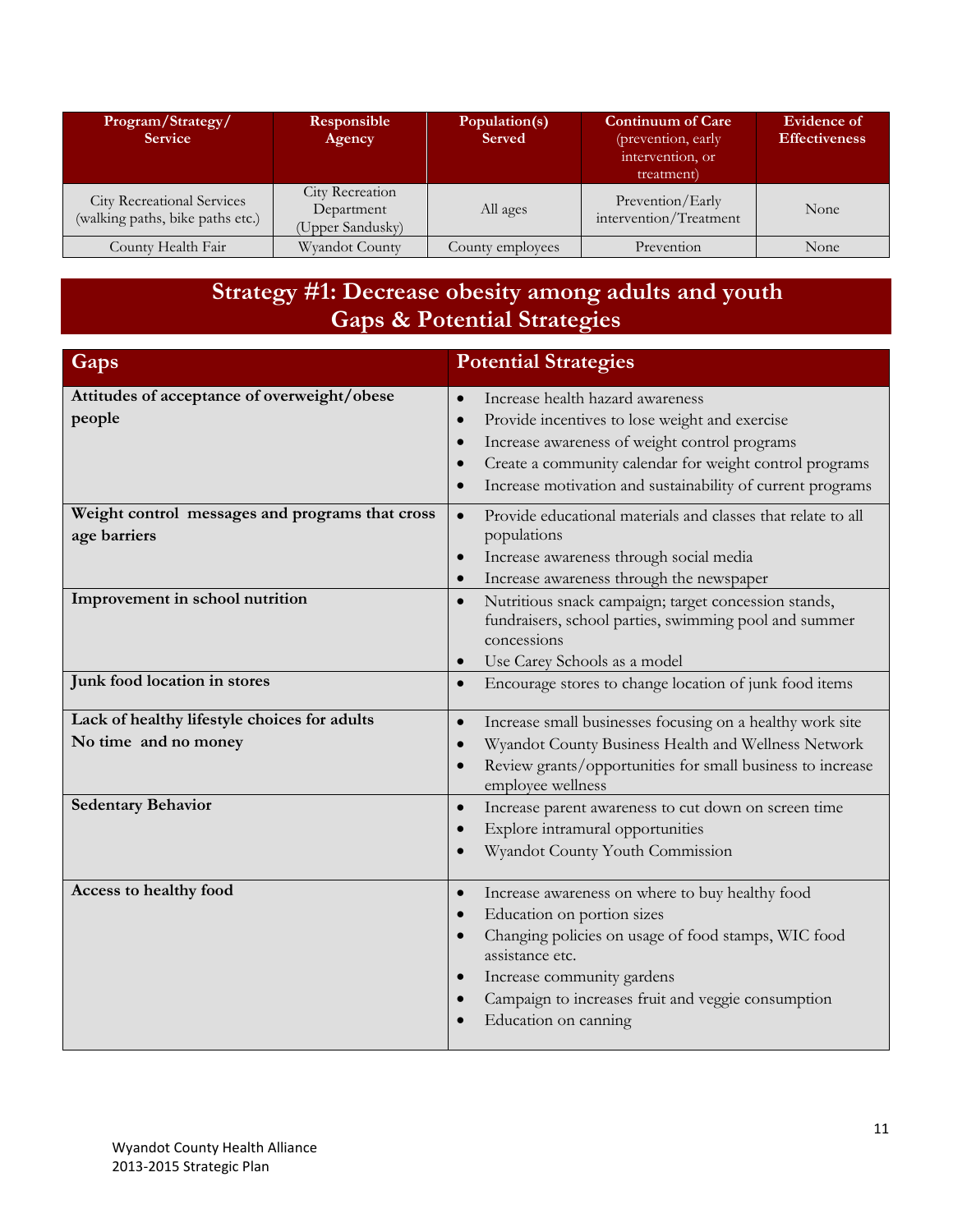## **Strategy #1: Decrease obesity among adults and youth Best Practices**

#### **Best Practices**

The following programs and policies have been reviewed and have proven strategies to **reduce obesity in youth**:

**1.** We Can! (Ways to Enhance Children's Activity & Nutrition) is a national movement designed to give parents, caregivers, and entire communities a way to help children 8 to 13 years old stay at a healthy weight.

Research shows that parents and caregivers are the *primary influence* on this age group. The We Can! national education program provides parents and caregivers with tools, fun activities, and more to help them encourage healthy eating, increased physical activity, and reduced time sitting in front of the screen (TV or computer) in their entire family.

We Can! also offers organizations, community groups, and health professionals a centralized resource to promote a healthy weight in youth through community outreach, partnership development, and media activities that can be adapted to meet the needs of diverse populations. Science-based educational programs, support materials, training opportunities, and other resources are available to support programming for youth, parents, and families in the community. For more information go to: <http://www.nhlbi.nih.gov/health/public/heart/obesity/wecan/index.htm>

**2. CATCH** (Coordinated Approach to Child Health) **-** This program is designed for after-school youth groups and community recreation programs and has a large base of scientific evidence to support its effectiveness in teaching healthy activity to adolescents and younger kids. CATCH consists of classroom curricula for third through fifth grades, parental involvement programs, CATCH PE, the Eat Smart foodservice program and CATCH Kids Club (K-8th grade after-school participants). The emphasis in the curricula is on making healthy food choices through skills training. For more information go to [http://catchinfo.org](http://catchinfo.org/)

#### **3. FRESH FRUITS AND VEGETABLES PROGRAM**

The Fresh Fruit and Vegetable Program (FFVP) provides all children in participating schools with a variety of free fresh fruits and vegetables throughout the school day. It is an effective and creative way of introducing fresh fruits and vegetables as healthy snack options. The FFVP also encourages schools to develop partnerships at the State and local level for support in implementing and operating the program.

#### The Goal of the FFVP

Create healthier school environments by providing healthier food choices

- Expand the variety of fruits and vegetables children experience
- Increase children's fruit and vegetable consumption
- Make a difference in children's diets to impact their present and future health

This program is seen as an important catalyst for change in efforts to combat childhood obesity by helping children learn more healthful eating habits. The FFVP introduces school children to a variety of produce that they otherwise might not have had the opportunity to sample. Each school that participates in the FFVP must submit an application that includes, at a minimum:

- The total number of enrolled students and the percentage eligible for free/reduced price meals
- A certification of support for participation in the FFVP signed by the school food service manager, school principal, *and* district superintendent (or equivalent position)
- A program implementation plan that includes efforts to integrate the FFVP with other efforts to promote sound health and nutrition, reduce overweight and obesity, or promote physical activity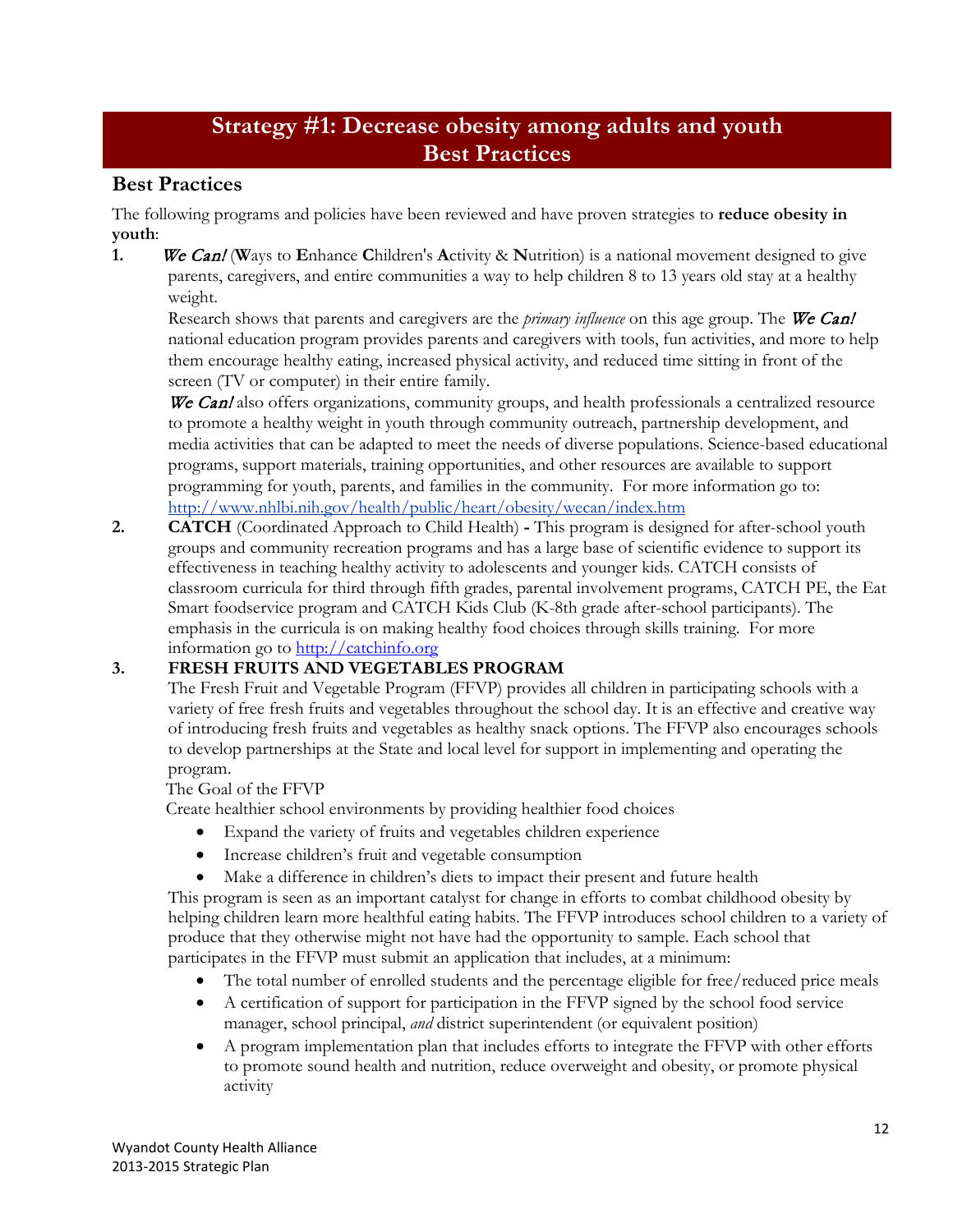It is recommended that each school include a description of partnership activities undertaken or planned. Schools are encouraged to develop partnerships with one or more entities that will provide non‐Federal resources, including entities representing the fruit and vegetable industry and entities working to promote children's health in the community. For more information go to: [www.fns.usda.gov/cnd/FFVP/handbook.pdf](http://www.fns.usda.gov/cnd/FFVP/handbook.pdf)

**4. FUEL UP TO PLAY 60**- (National Dairy Council & National Football League) Fuel Up to Play 60 encourages youth to eat healthy and move more — and studies suggest that well-nourished, physically active kids can be better students.

Better nutrition, including eating a healthy breakfast each day, helps students get the nutrients they need and may help improve their academic performance. What's more, being physically active may help students improve self-esteem, cognitive function and test scores.

And with Fuel Up to Play 60, healthy students can have more fun! By participating in the program, youth have the opportunity to earn rewards and prizes. Those students who help build the program may benefit even more. In fact, researchers say peer group interaction may help to influence healthy choices, and student involvement can lead to motivation and engagement in learning.7

 Schools have the chance to receive \$4,000 through a competitive, nationwide funding program to help implement the program successfully. The next application deadline is January 15, 2013. For more information go to: <http://school.fueluptoplay60.com/home.php>

The following programs and policies have been reviewed and have proven strategies to **reduce obesity in adults**:

- **1. Weight Watchers-** [Weight Watchers](http://www.webmd.com/diet/weight-watchers-what-it-is) has been the gold standard for successful [weight loss](http://www.webmd.com/diet/default.htm) programs. Among the reasons for Weight Watchers' longevity, the program is based on science and addresses the dieter's lifestyle as a whole. Weight Watchers has always focused on long-term weight management and a commitment to an overall healthy lifestyle. The program is based on four basic principles: eating smarter, moving more, getting support, and developing better habits. For more information go to [http://www.weightwatchers.com.](http://www.weightwatchers.com/)
- **2. Diet Therapy-** Current dietary recommendations continue to focus on the low-calorie, low-fat diet, with intake of 800 to 1500 kcal of energy per day. Caloric reduction in the range of 500 to 1000 kcal less than the usual intake is appropriate. This will allow for approximately 1 to 2 pounds of weight loss per week. For more information go to [http://www.mypyramid.gov/.](http://www.mypyramid.gov/)
- **3. Exercise program-** The CDC recommends 60 minutes of physical activity for at least 5 days a week. Encourage people to make lifestyle changes such as taking the stairs, parking farther away, playing with their kids, etc. Small bouts of physical activity all day long can account to 60 minutes easily. It does not have to be a full hour of exercising in a gym. For more information go to [http://www.mypyramidtracker.gov/.](http://www.mypyramidtracker.gov/)
- **4. Health Insurance Incentives & Penalties:** The number of employers offering financial rewards for participating in wellness programs rose by 50 percent from 2009 to 2011. In 2012, four out of five companies plan to offer some type of financial health incentive. The use of penalties among employers more than doubled from 2009 to 2011, rising from 8 percent to 19 percent. It could double again next year when 38 percent of companies plan to have penalties in place. Requiring smokers to pay a higher portion of the health insurance premium is among the most common penalties. A growing number of employers also base rewards on actual outcomes, such as reaching targeted healthy weights or cholesterol levels, rather than simply rewarding participation.

A provision in the federal health care reform law will let employers offer greater incentives for participating in wellness programs starting in 2014. Under current rules, employers can provide incentives of up to 20 percent of the total health insurance premium per person. The 2010 Patient Protection and Affordable Care Act boosts the threshold to 30 percent and, in cases approved by federal health and labor officials, up to 50 percent in 2014.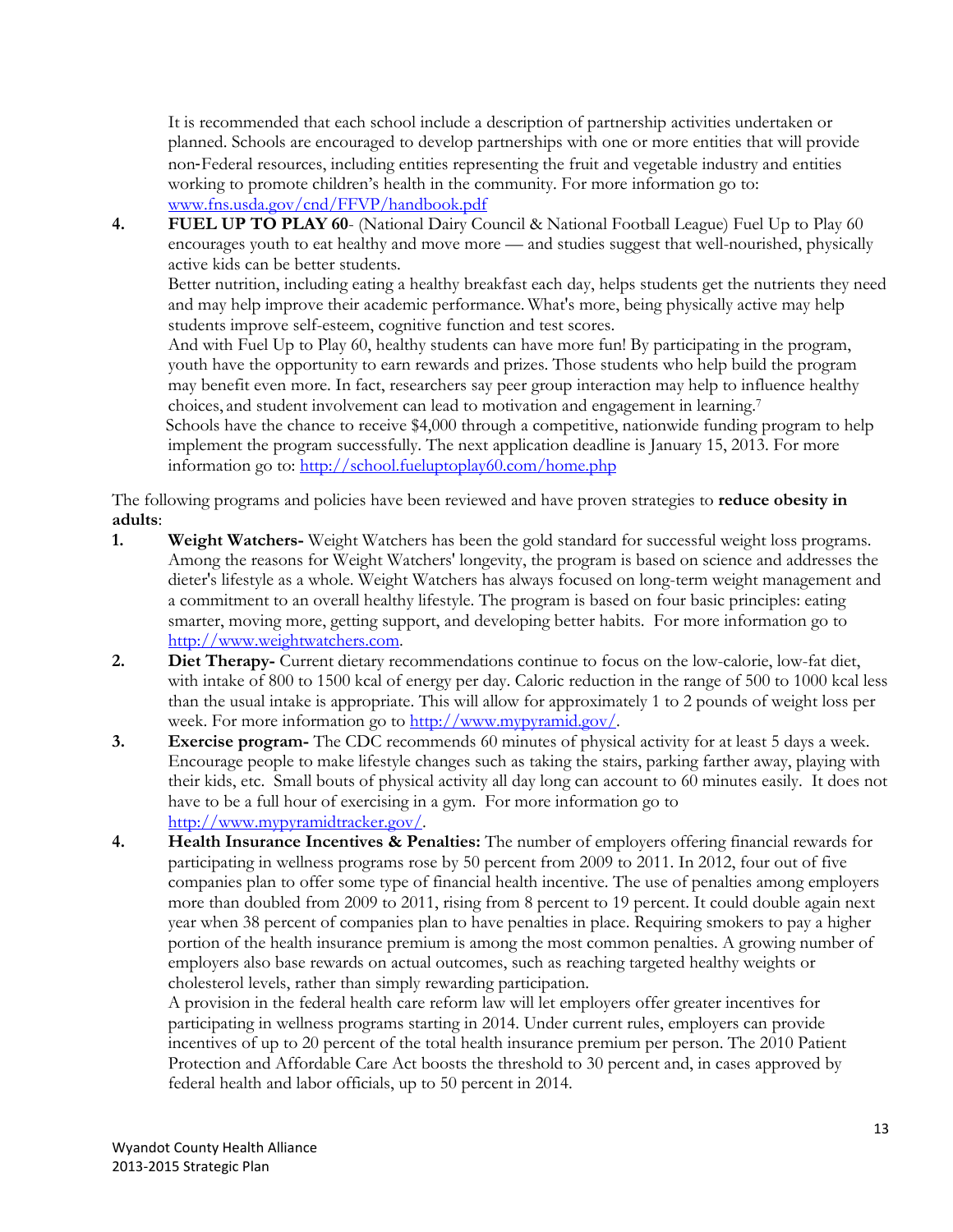Employer programs often reward employees who exercise, lose weight or participate in disease management programs. Incentives may include cash awards, gift cards, higher employer contributions toward the health insurance premium, contributions toward employee health savings accounts, or the chance to compete in a sweepstakes. A lot of research shows people are very much motivated by the potential of a large prize. Some employers offer both individual awards and team awards. Some employers have found rescission of a reward especially effective. For instance, an employer might offer a \$500 health insurance premium discount to everyone and rescind the reward for employees who choose not to participate in the care management program.

## **Strategy #1: Decrease obesity among adults and youth Action Step Recommendations & Action Plan**

#### **Action Step Recommendations**

To work toward decreasing **youth obesity**, the following action steps are recommended:

- 1. Implement a Healthier Choices campaign, which will lead to increased fruit and vegetable consumption, as well as other healthy foods.
- 2. Increase opportunities for students to engage in physical activity and decrease sedentary behavior.

To work toward decreasing **adult obesity**, the following action steps are recommended:

- 1. Implement a healthy vending campaign, which will lead to increased fruit and vegetable consumption.
- 2. Create a community calendar with updated information about exercise and nutrition programs available in Wyandot County.
- 3. Increase opportunities for business to provide wellness programs and insurance incentive programs for their employees.
- 4. Implement community gardens.

| <b>Decrease Obesity</b>                                                              |                                                                   |                   |  |  |  |
|--------------------------------------------------------------------------------------|-------------------------------------------------------------------|-------------------|--|--|--|
| Action Step                                                                          | Responsible Person/Agency                                         | Timeline          |  |  |  |
| <b>Implement a Healthier Choices Campaign</b>                                        |                                                                   |                   |  |  |  |
| Year 1: Work with school and community wellness                                      | Steve Kozel: Carey Schools                                        | December 31, 2013 |  |  |  |
| committees as well as other youth-based organizations<br>to introduce the following: | Darlene Steward & Beth Bower:<br>Wyandot County Health Department |                   |  |  |  |
| Healthier snack "extra choices" offered during<br>school lunches                     |                                                                   |                   |  |  |  |
| Healthier fundraising foods                                                          |                                                                   |                   |  |  |  |
| Healthier choices in vending machines                                                |                                                                   |                   |  |  |  |
| Healthier choices at sporting events and<br>concession stands,                       |                                                                   |                   |  |  |  |
| Reducing unhealthy foods as rewards                                                  |                                                                   |                   |  |  |  |
| Year 2: Each school district and youth organization will                             |                                                                   | December 31, 2014 |  |  |  |
| choose at least 1 priority area to focus on and                                      |                                                                   |                   |  |  |  |
| implement.                                                                           |                                                                   |                   |  |  |  |
| Year 3: Each school district and youth organization will                             |                                                                   | December 31, 2015 |  |  |  |
| implement at least 3 of the 5 priority areas.                                        |                                                                   |                   |  |  |  |

#### **Action Plan**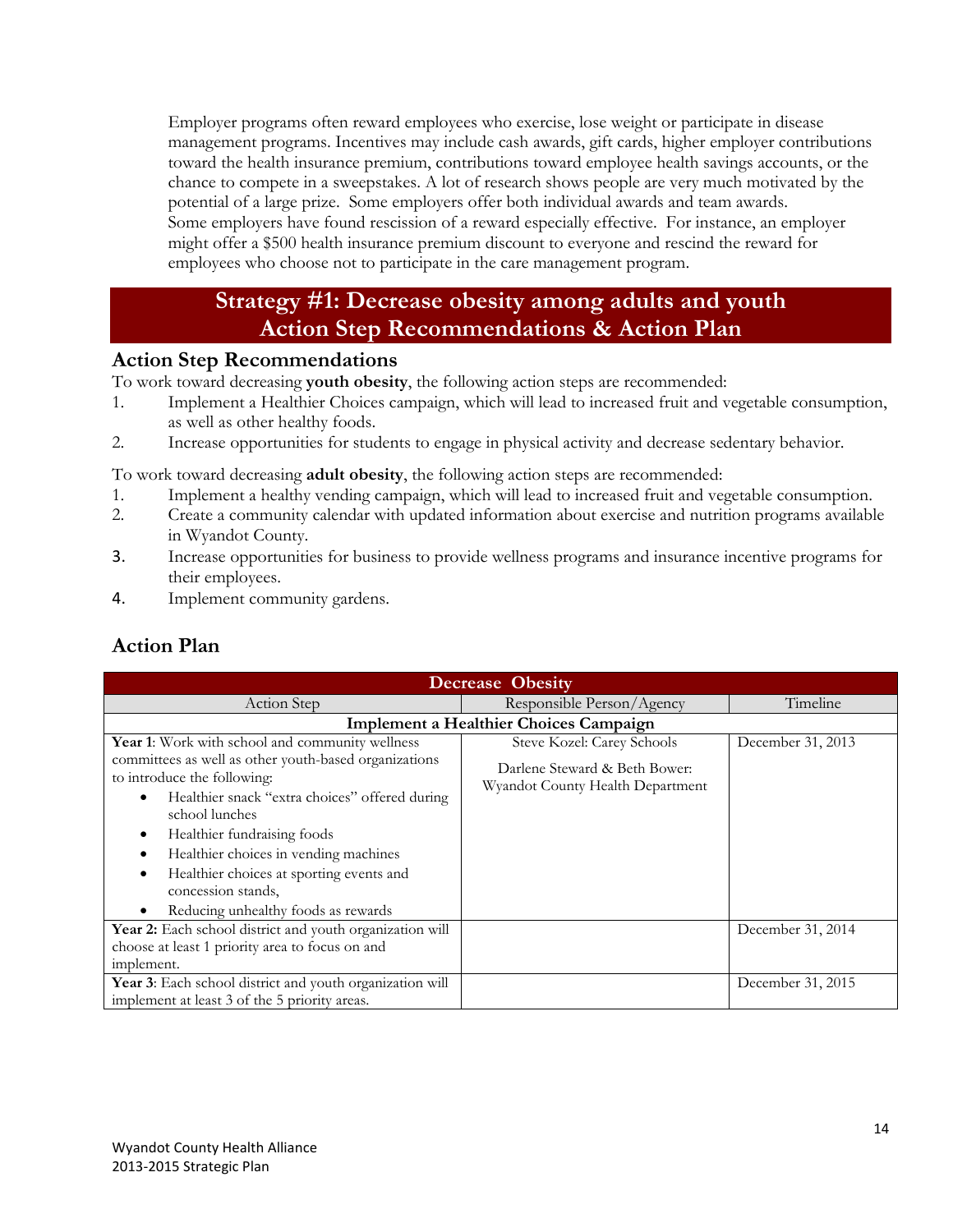| <b>Decrease Obesity</b>                                                                                                                                                                                                                                                                                                                  |  |                                                                                                                                                         |                   |  |  |
|------------------------------------------------------------------------------------------------------------------------------------------------------------------------------------------------------------------------------------------------------------------------------------------------------------------------------------------|--|---------------------------------------------------------------------------------------------------------------------------------------------------------|-------------------|--|--|
| <b>Action Step</b>                                                                                                                                                                                                                                                                                                                       |  | Responsible Person/Agency                                                                                                                               | Timeline          |  |  |
| Increase Opportunities for Students to Engage in Physical Activity & Decrease Sedentary Behavior                                                                                                                                                                                                                                         |  |                                                                                                                                                         |                   |  |  |
| Year One: Create an awareness campaign using the We<br>Can! Program to educate parents and caregivers of the<br>benefits of reducing screen time. Disseminate<br>information throughout Wyandot County.                                                                                                                                  |  | Ann Denman: Family & Children First<br>Council, Help Me Grow                                                                                            | December 31, 2013 |  |  |
| Explore opportunities for peer-based recess activities.<br>(Older students creating organized recess activities for<br>younger students)                                                                                                                                                                                                 |  |                                                                                                                                                         |                   |  |  |
| Work with the Wyandot County youth commission to<br>create organized activities that increase youth physical<br>activity.                                                                                                                                                                                                                |  |                                                                                                                                                         |                   |  |  |
| Year Two: Continue educating parents on the<br>importance of reducing screen time.                                                                                                                                                                                                                                                       |  |                                                                                                                                                         | December 31, 2014 |  |  |
| Implement a peer-based recess program in at least one<br>school district.                                                                                                                                                                                                                                                                |  |                                                                                                                                                         |                   |  |  |
| Increase the activities being offered by the Wyandot<br>County youth commission                                                                                                                                                                                                                                                          |  |                                                                                                                                                         |                   |  |  |
| Year Three: Continue efforts from years 1 and 2                                                                                                                                                                                                                                                                                          |  |                                                                                                                                                         | December 31, 2015 |  |  |
|                                                                                                                                                                                                                                                                                                                                          |  | Implement a Healthier Vending Campaign                                                                                                                  |                   |  |  |
| Year 1: Create an inventory of all vending machines<br>throughout Wyandot County to get baseline data.                                                                                                                                                                                                                                   |  | Margie Kimmel: Waistline Risk Solutions                                                                                                                 | December 31, 2013 |  |  |
| Year 2: Recruit a least one local business and/or school<br>to implement healthier options in their vending<br>machines.                                                                                                                                                                                                                 |  |                                                                                                                                                         | December 31, 2014 |  |  |
| Year 3: Implement healthier vending options in at least<br>25% of the county businesses and/or schools.                                                                                                                                                                                                                                  |  |                                                                                                                                                         | December 31, 2015 |  |  |
|                                                                                                                                                                                                                                                                                                                                          |  | <b>Wellness Community Calendar</b>                                                                                                                      |                   |  |  |
| Year 1: Create a community calendar with the most up-<br>to-date information regarding nutrition and exercise<br>programs and opportunities in Wyandot County. Put<br>the calendar on-line and raise awareness about the<br>calendar. Keep the community calendar updated on a<br>quarterly basis. Check on funding to sustain calendar. |  | Margie Kimmel: Waistline Risk Solutions<br>Joy Wilson: Upper Sandusky Community<br>Outreach                                                             | December 31, 2013 |  |  |
| Year 2: Partner with local businesses, churches and<br>schools to begin printing the calendar and disseminating<br>it throughout Wyandot County.                                                                                                                                                                                         |  |                                                                                                                                                         | December 31, 2014 |  |  |
| Year 3: Enlist local businesses to sponsor the printing<br>and dissemination of the calendar                                                                                                                                                                                                                                             |  |                                                                                                                                                         | December 31, 2015 |  |  |
| Increase Businesses Providing Wellness Programs & Insurance Incentive Programs to Their Employees                                                                                                                                                                                                                                        |  |                                                                                                                                                         |                   |  |  |
| Year 1: Collect baseline data on businesses and<br>organizations offering wellness and insurance incentive<br>programs to employees.<br>Educate Wyandot County Business and Health Network<br>about the benefits of implementing these programs                                                                                          |  | Joseph D'Ettore: Wyandot Memorial<br>Hospital<br>Greg Moon: Wyandot County Office of<br>Economic Development<br>Margie Kimmel: Waistline Risk Solutions | December 31, 2013 |  |  |
| Year 2: Get 2 small and 1 large business/organization<br>to initiate wellness and/or insurance incentive<br>programs. Partner with Wyandot Memorial Hospital.                                                                                                                                                                            |  |                                                                                                                                                         | December 31, 2014 |  |  |
| Year 3: Double the number of businesses/organizations<br>providing wellness and insurance incentive programs<br>from baseline.                                                                                                                                                                                                           |  |                                                                                                                                                         | December 31, 2015 |  |  |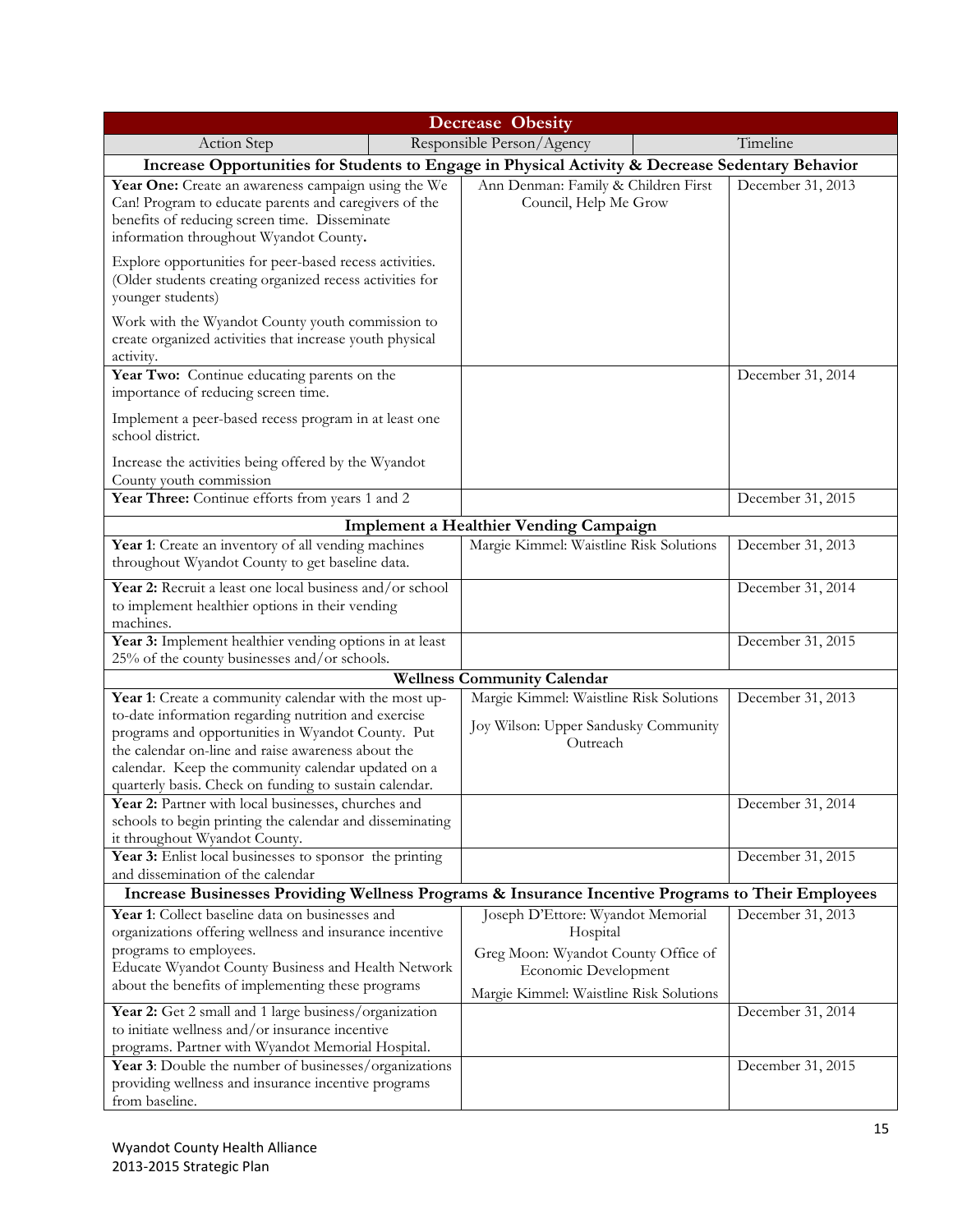| <b>Decrease Obesity</b>                                                                                                                                                                                                               |  |                                                      |  |                   |  |  |  |
|---------------------------------------------------------------------------------------------------------------------------------------------------------------------------------------------------------------------------------------|--|------------------------------------------------------|--|-------------------|--|--|--|
| Action Step                                                                                                                                                                                                                           |  | Responsible Person/Agency                            |  | Timeline          |  |  |  |
|                                                                                                                                                                                                                                       |  | <b>Community Gardens</b>                             |  |                   |  |  |  |
| Year 1: Obtain baseline data regarding which districts<br>and organizations currently have community gardens.<br>Introduce idea to school and community wellness<br>committees, as well as churches and other local<br>organizations. |  | Melissa Bianchi: Wyandot County<br>Health Department |  | December 31, 2013 |  |  |  |
| Year 2: Help school districts and other organizations<br>apply for grants to obtain funding to start a garden                                                                                                                         |  |                                                      |  | December 31, 2014 |  |  |  |
| Year 3: Implement community gardens in all school<br>districts and double the number of organizations with<br>community gardens from baseline.                                                                                        |  |                                                      |  | December 31, 2015 |  |  |  |

## **Strategy #2: Decrease youth bullying and suicide rates**

#### In 2012, 45% of Wyandot County youth reported that they had been bullied in the past year. 11% of youth had seriously contemplated suicide in the past year and 6% admitted that they had actually attempted suicide in the past year.

#### **Youth Bullying Behaviors**

The 2012 Wyandot County Health Assessment indicated that 45% of youth in grades 6-12 had been bullied in the past year. The following types of bullying were reported:

- 34% were verbally bullied (teased, taunted or called harmful names)
- 25% were indirectly bullied (spread mean rumors about you or intentionally kept you out of a "group")
- 11% were cyber bullied (teased, taunted or threatened by email, cell phone, facebook)
- 10% were physically bullied (hit, kicked, punched or people took or vandalized your belongings)

| <b>Youth Behaviors</b> | Total' | Male  | Female | $13$ or<br>vounger | $14-16$<br>Years old | 17 and older |
|------------------------|--------|-------|--------|--------------------|----------------------|--------------|
| Physically Bullied     | 10%    | 12%   | $9\%$  | 18%                | $11\%$               | $3\%$        |
| Verbally Bullied       | 34%    | 30%   | 40%    | $41\%$             | $32\%$               | 32%          |
| Indirectly Bullied     | 25%    | 13%   | 38%    | 23%                | 28%                  | $22\%$       |
| <b>Cyber Bullied</b>   | $11\%$ | $5\%$ | 18%    | $11\%$             | $11\%$               | 13%          |

#### **Types of Bullying Wyandot County Youth Experienced in Past Year**

#### **Bullied vs. Not Bullied Behaviors**

| <b>Youth Behaviors</b>                                                                                                            | <b>Bullied</b> | <b>Not Bullied</b> |
|-----------------------------------------------------------------------------------------------------------------------------------|----------------|--------------------|
| Were depressed (felt sad or hopeless almost every day for two weeks or more<br>in a row that they stopped doing usual activities) | 29%            | $10\%$             |
| Contemplated suicide in the past 12 months                                                                                        | $17\%$         | $7\%$              |
| Attempted suicide in the past 12 months                                                                                           | $8\%$          | $4\%$              |
| Have had at least one drink of alcohol in the past 30 days                                                                        | $24\%$         | 25%                |
| Have smoked in the past 30 days                                                                                                   | 15%            | 16%                |

#### **Youth Mental Health Issues**

Wyandot County Health Alliance 2013-2015 Strategic Plan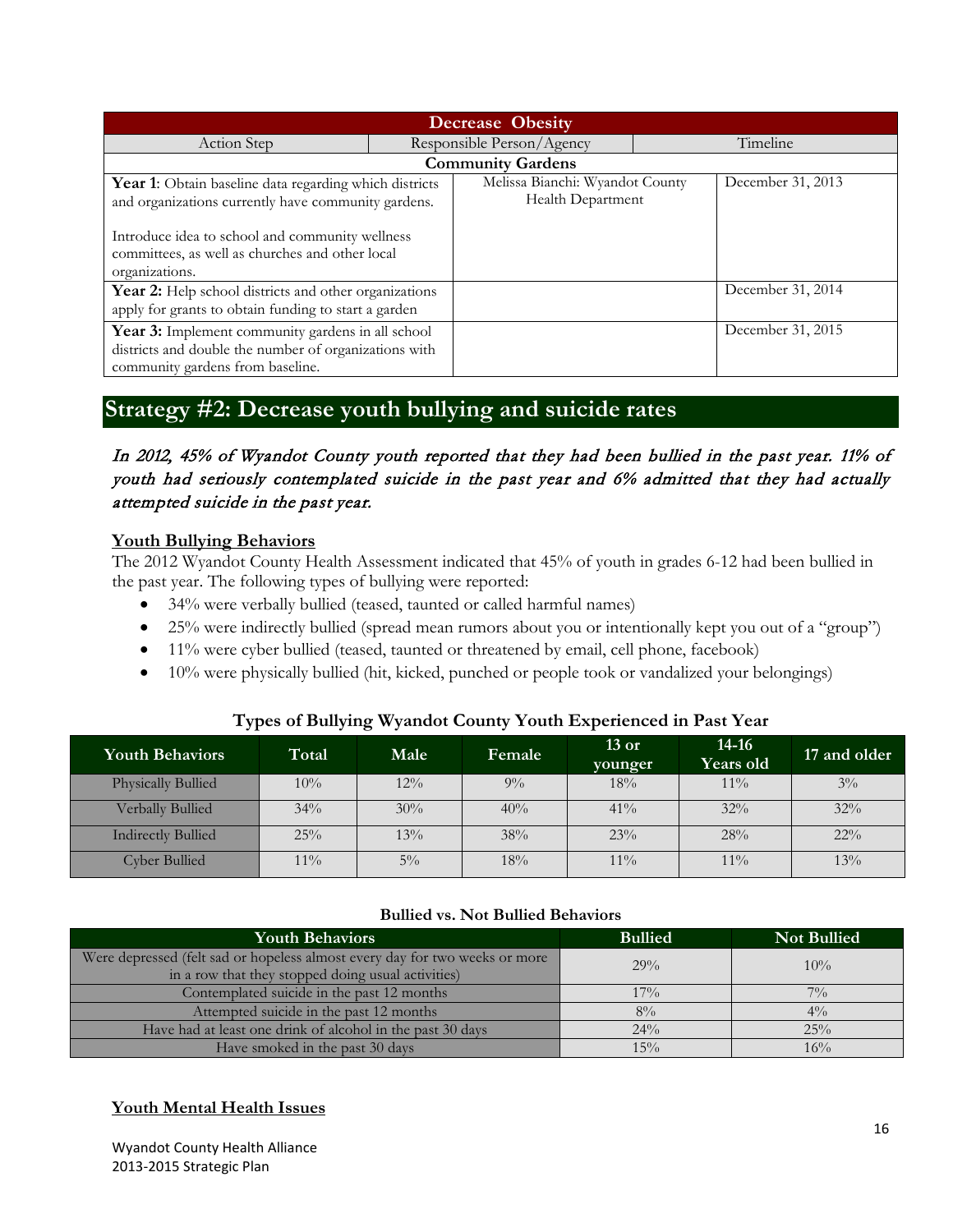In 2012 11% of youth self-reported that they had seriously considered attempting suicide in the past year. 6% of youth had attempted suicide and 2% reported that they had made more than one suicide attempt. 18% of youth reported they felt so sad or hopeless almost every day for two weeks or more in a row that they stopped doing some usual activities.

## **Strategy #2: Decrease youth bullying and suicide rates Bullying and Suicide Indicators**

| <b>Youth Variables</b>                                                                                                         | Wyandot<br><b>County</b><br>2006<br>$(6-12 \text{ grade})$ | Wyandot<br>County<br>2009<br>$(6-12 \text{ grade})$ | Wyandot<br><b>County</b><br>2012<br>$(6-12 \text{ grade})$ | Wyandot<br><b>County</b><br>2012<br>$(9-12 \text{ grade})$ | Ohio<br>2011<br>$(9-12 \text{ grade})$ | U.S.<br>2011<br>$(9-12 \text{ grade})$ |
|--------------------------------------------------------------------------------------------------------------------------------|------------------------------------------------------------|-----------------------------------------------------|------------------------------------------------------------|------------------------------------------------------------|----------------------------------------|----------------------------------------|
|                                                                                                                                |                                                            | <b>Unintentional Injuries and Violence</b>          |                                                            |                                                            |                                        |                                        |
| Ever been bullied in the past year                                                                                             | N/A                                                        | 47%                                                 | 45%                                                        | 43%                                                        | N/A                                    | N/A                                    |
| Ever been electronically/cyber bullied in past year                                                                            | N/A                                                        | $9\%$                                               | $11\%$                                                     | $11\%$                                                     | 15%                                    | 16%                                    |
| Seriously considered suicide in past year                                                                                      | 10%                                                        | 14%                                                 | $11\%$                                                     | $10\%$                                                     | $14\%$                                 | 16%                                    |
| Attempted suicide in past year                                                                                                 | $4\%$                                                      | $6\%$                                               | $6\%$                                                      | $6\%$                                                      | $9\%$                                  | $8\%$                                  |
| Suicide attempt resulted in an injury, poisoning, or<br>overdose that had to be treated by a doctor or nurse<br>(of all youth) | $1\%$                                                      | $2\%$                                               | $2\%$                                                      | $2\%$                                                      | $4\%$                                  | $2\%$                                  |

## **Strategy #2: Decrease youth bullying and suicide rates Resource Assessment**

| Program/Strategy/<br><b>Service</b>            | Responsible<br>Agency                                                                    | Population(s)<br><b>Served</b>                                                                                                                           | <b>Continuum of Care</b><br>(prevention, early<br>intervention, or<br>treatment) |                                            |
|------------------------------------------------|------------------------------------------------------------------------------------------|----------------------------------------------------------------------------------------------------------------------------------------------------------|----------------------------------------------------------------------------------|--------------------------------------------|
| Wyandot County Suicide<br>Prevention Coalition | Mental Health and<br><b>Recovery Services</b><br>Board<br>(Sandusky, Seneca,<br>Wyandot) | All youth<br>Prevention                                                                                                                                  |                                                                                  | None                                       |
| Jim Bisenius<br>Anti-Bullying Program          | Family and<br>Children's First<br>Council                                                | School staff, students,<br>parents<br>(Upper Sandusky, Mohawk<br>and Carey Schools)                                                                      | Prevention                                                                       | Pre/Post tests                             |
| LifeSkills Training                            | Wyandot County<br>Health Department<br>& Carey Schools                                   | Upper Sandusky: 3rd-5th<br>grades<br>Mohawk: 3rd-5th grades<br>Carey: 3rd, 6th and 8th<br>grades                                                         | Prevention                                                                       | Evidence-based                             |
| Wyandot Cares<br>(Religious education classes) | Private<br>$(non-profit)$                                                                | Upper Sandusky: 4th & 5th<br>grades<br>Upper Sandusky: 4 <sup>th</sup> , 5 <sup>th</sup> &<br>8 <sup>th</sup> grades<br>(must have parent<br>permission) | Prevention                                                                       | None                                       |
| Church Youth Groups                            | Local Churches                                                                           | All youth                                                                                                                                                | Prevention                                                                       | None                                       |
| Program/Strategy/<br><b>Service</b>            | Responsible<br>Agency                                                                    | Population(s)<br><b>Served</b>                                                                                                                           | Continuum of Care<br>(prevention, early<br>intervention, or                      | <b>Evidence</b> of<br><b>Effectiveness</b> |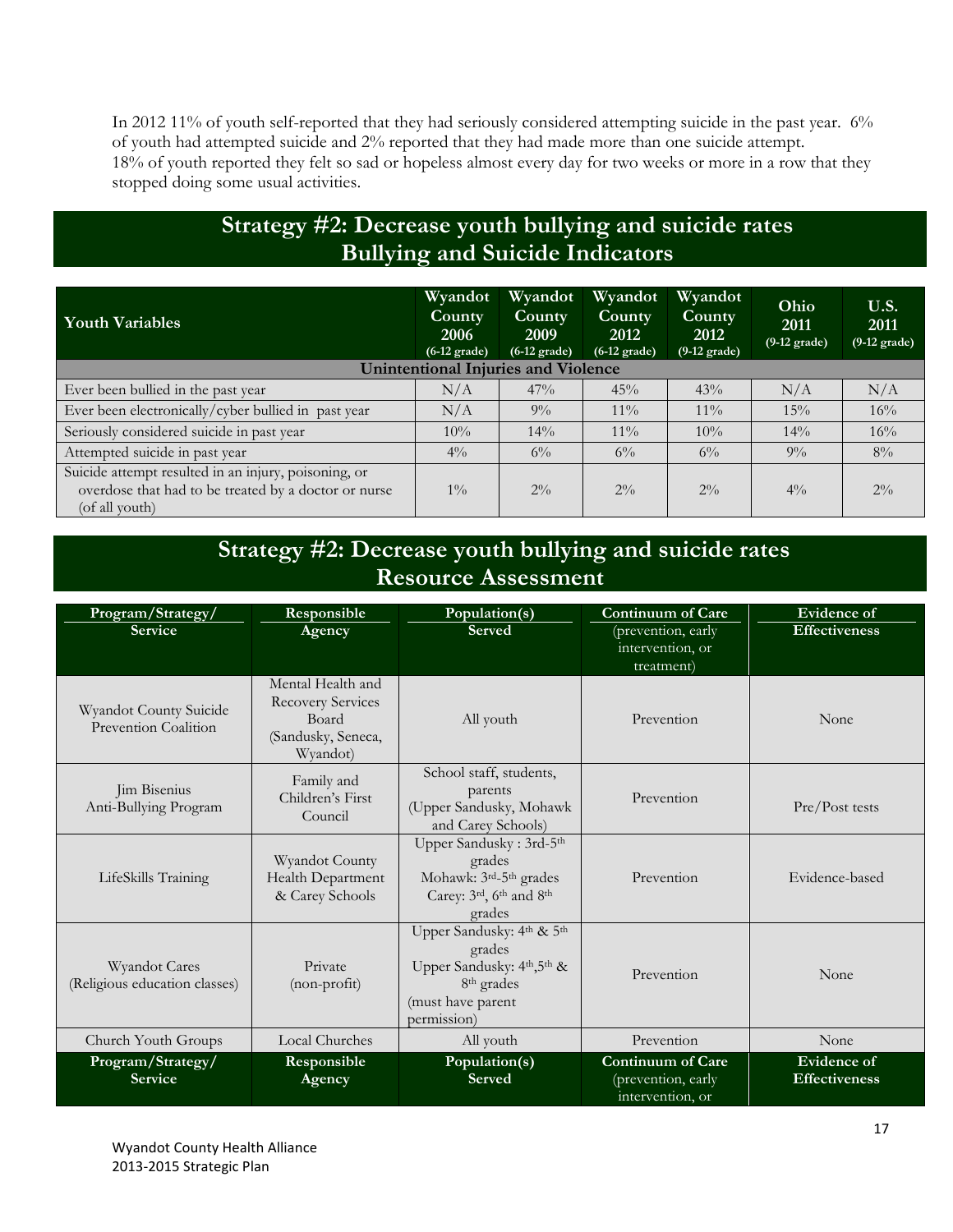|                                                                   |                             |                                                         | treatment)                       |                            |
|-------------------------------------------------------------------|-----------------------------|---------------------------------------------------------|----------------------------------|----------------------------|
| <b>Bullying Curriculum</b>                                        | Girl Scouts                 | Girls ages 6-18                                         | Prevention                       | <b>None</b>                |
| Pacers National Bullying<br>Prevention Center                     | Anyone<br>(facebook pledge) | All youth                                               | Prevention                       | None                       |
| Crisis Hotline                                                    | <b>Firelands</b>            | All youth                                               | Early intervention               | None                       |
| <b>Strengthening Families</b>                                     | Firelands/FCFC              | Youth ages 6-10 and 10-14<br>(along with their parents) | Early intervention               | Pre/Post<br>Evidence-based |
| Assessment, Case<br>management, Crisis<br>intervention, Education | Firelands                   | All youth                                               | Early intervention/<br>Treatment | Monitored                  |
| In-home based therapy                                             | <b>Firelands</b>            | All youth<br>(mostly pre-teen/teen)                     | Treatment                        | Monitored                  |

## **Strategy #2: Decrease youth bullying and suicide rates Gaps & Potential Strategies**

| Gaps                                                                | <b>Potential Strategies</b>                                                                                                                                      |
|---------------------------------------------------------------------|------------------------------------------------------------------------------------------------------------------------------------------------------------------|
| Addressing anti-social behavior for boys between<br>the ages of 5-7 | Start peer mediation and elementary programming at much<br>younger ages                                                                                          |
| Early screening for youth depression and suicidal<br>behavior       | Implement a screening program in Middle School and High<br>$\bullet$<br>School                                                                                   |
| <b>Increased LifeSkills programming</b>                             | Increase the use of the Middle School booster sessions<br>Implement the High School curriculum                                                                   |
| <b>Bullying prevention programs</b>                                 | Implement the Jim Bisenius Bully-Proof Program for all students<br>countywide. Involve parents and teachers as well                                              |
| Responsible use of social media                                     | Increase education for parents and youth<br>$\bullet$<br>Contact Wyandot County Prosecutor's Office to see if they are<br>still offering trainings               |
| <b>Mentoring programs</b>                                           | Open Door is beginning tutoring and will look into providing<br>mentoring as well<br>Explore Hancock County's mentor program<br>Increase programs at the library |
| Attitudes of parents and acceptance of bullying                     | Classes to increase family strengths<br>Increase positive social media<br>Provide parent resources and education materials                                       |
| Attitudes of teachers and acceptance of bullying                    | Classes or in-services to educate teachers<br>Increase positive social media<br>Provide crisis intervention resources for teachers                               |
| <b>Crisis intervention for Emergency Rooms</b>                      | Provide more resources, more timely, when a crisis is identified<br>Provide crisis training for law enforcement and first responders                             |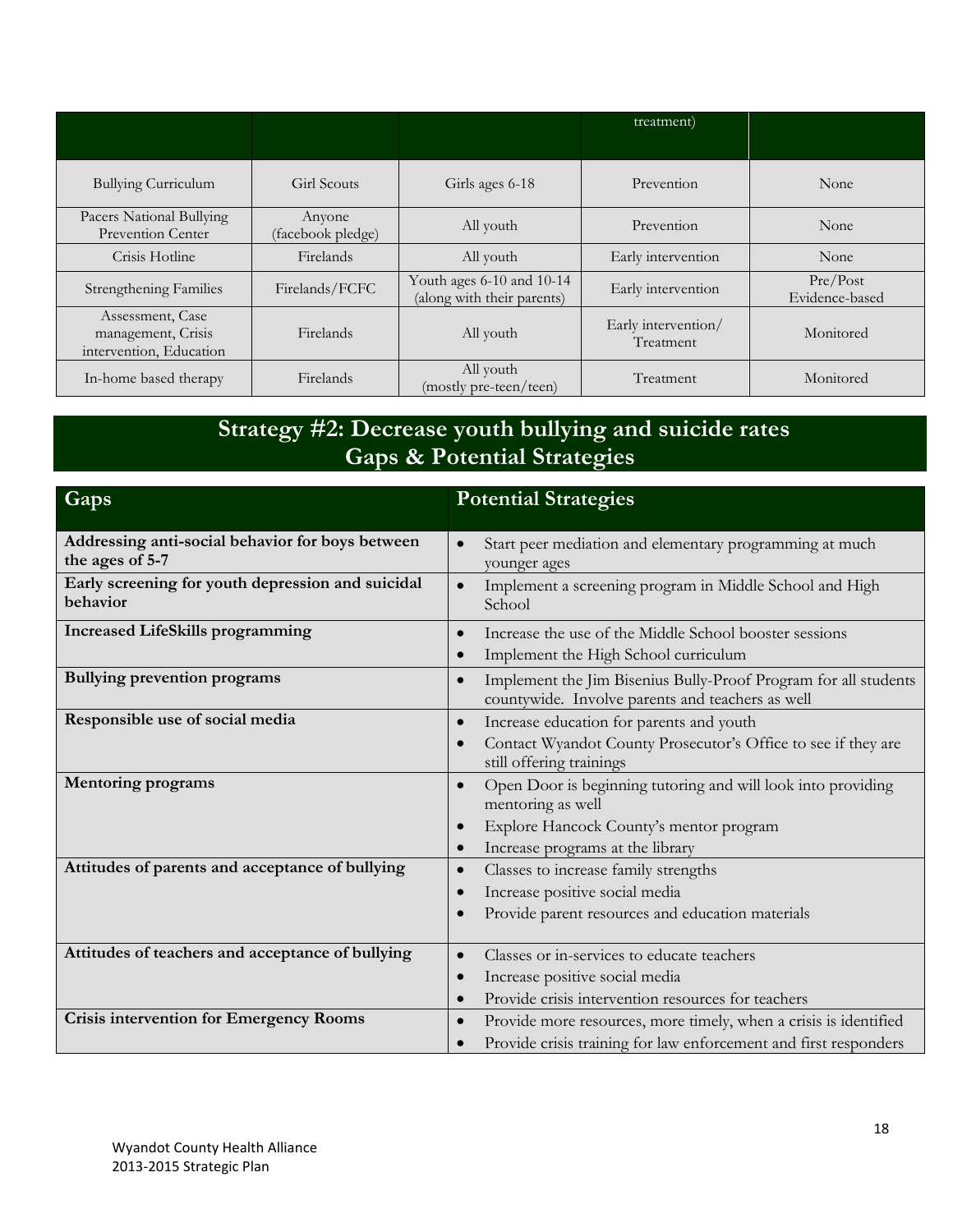## **Strategy #2: Decrease youth bullying and suicide rates Best Practices**

#### **Best Practices**

The following programs and policies have been reviewed and have proven strategies to **address substance abuse related issues in youth**:

- **1. LifeSkills Training (LST) –** LST is a school-based program that aims to prevent alcohol, tobacco, and marijuana use and violence by targeting the major social and psychological factors that promote the initiation of substance use and other risky behaviors. LST is based on both the social influence and competence enhancement models of prevention. Consistent with this theoretical framework, LST addresses multiple risk and protective factors and teaches personal and social skills that build resilience and help youth navigate developmental tasks, including the skills necessary to understand and resist pro-drug influences. LST is designed to provide information relevant to the important life transitions that adolescents and young teens face, using culturally sensitive and developmentally and age-appropriate language and content. Facilitated discussion, structured small group activities, and role-playing scenarios are used to stimulate participation and promote the acquisition of skills. Separate LST programs are offered for elementary school (grades 3-6), middle school (grades 6-9), and high school (grades 9-12). For more information, go to [http://www.lifeskillstraining.com.](http://www.lifeskillstraining.com/)
- **2. The Olweus Bullying Prevention Program-** The Olweus Bullying Prevention Program is a universal intervention for the reduction and prevention of bully/victim problems. The main arena for the program is the school, and school staff has the primary responsibility for the introduction and implementation of the program. For more information go to: <http://www.colorado.edu/cspv/blueprints/modelprograms/BPP.html>
- **3. PATHS (Promoting Alternative Thinking Strategies)** PATHS Curriculum is a comprehensive program for promoting emotional and social competencies and reducing aggression and behavior problems in elementary school-aged children while simultaneously enhancing the educational process in the classroom. This innovative curriculum is designed to be used by educators and counselors in a multi-year, universal prevention model. Although primarily focused on the school and classroom settings, information and activities are also included for use with parents. For more information go to:<http://www.colorado.edu/cspv/blueprints/modelprograms/PATHS.html>

#### **4. Aggression Replacement Training® (ART®)**

#### Date Published: 2007

Aggression Replacement Training® (ART®) is a cognitive behavioral intervention program to help children and adolescents improve social skill competence and moral reasoning, better manage anger, and reduce aggressive behavior. The program specifically targets chronically aggressive children and adolescents. Developed by Arnold P. Goldstein and Barry Glick, ART® has been implemented in schools and juvenile delinquency programs across the United States and throughout the world. The program consists of 10 weeks (30 sessions) of intervention training, and is divided into three components—social skills training, anger-control training, and training in moral reasoning. Clients attend a one-hour session in each of these components each week. Incremental learning, reinforcement techniques, and guided group discussions enhance skill acquisition and reinforce the lessons in the curriculum.

For more information go to: [http://www.promoteprevent.org/publications/ebi](http://www.promoteprevent.org/publications/ebi-factsheets/aggression-replacement-training%C2%AE-art%C2%AE)[factsheets/aggression-replacement-training%C2%AE-art%C2%AE](http://www.promoteprevent.org/publications/ebi-factsheets/aggression-replacement-training%C2%AE-art%C2%AE)

**5. STEPS TO RESPECT**: The [research-based](http://www.cfchildren.org/programs/str/research/) STEPS TO RESPECT program teaches elementary students to recognize, refuse, and report bullying, be assertive, and build friendships. In fact, a recent [study](http://www.cfchildren.org/programs/str/research/decrease-in-bullying/) found that the program led to a 31 percent decline in bullying and a 70 percent cut in destructive bystander behavior. STEPS TO RESPECT lessons can help kids feel safe and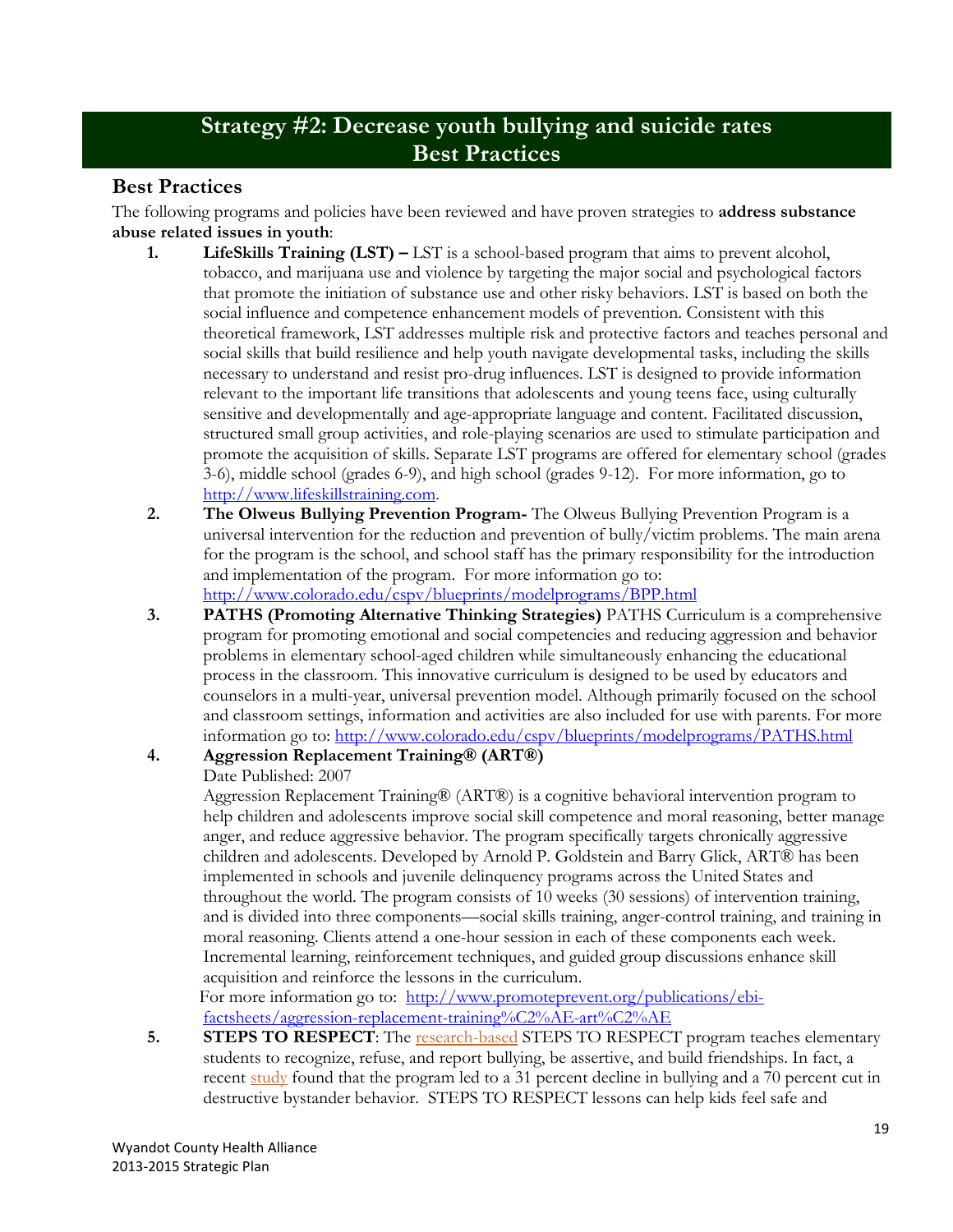supported by the adults around them, so they can build stronger bonds to school and focus on [academic achievement.](http://www.cfchildren.org/programs/str/standards/) And the program supports your staff too, with school wide policies and training. Now everyone can work together to build a safe environment free from bullying. For more information go to: <http://www.cfchildren.org/programs/str/overview/>

- **6. SOS Signs of Suicide®:** The Signs of Suicide Prevention Program is an award-winning, nationally recognized program designed for middle and high school-age students. The program teaches students how to identify the symptoms of depression and suicidality in themselves or their friends, and encourages help-seeking through the use of the ACT® technique (Acknowledge, Care, Tell). The SOS High School program is the only school-based suicide prevention program listed on the Substance Abuse and Mental Health Services Administration's National Registry of Evidencebased Programs and Practices that addresses suicide risk and depression, while reducing suicide attempts. In a randomized control study, the SOS program showed a reduction in self-reported suicide attempts by 40% (BMC Public Health, July 2007). For more information go to: <http://www.mentalhealthscreening.org/programs/youth-prevention-programs/sos/>
- **7. Challenge Day:** Challenge Day's mission is to provide youth and their communities with experiential workshops and programs that demonstrate the possibility of love and connection through the celebration of diversity, truth and full expression.

Our 6 1/2-hour Challenge Day program is designed for 100 students. Our program is created to build connection and empathy, and to fulfill our vision that every child lives in a world where they feel safe, loved, and celebrated. Challenge Day is more than a one-day program. Our programs go beyond traditional anti-bullying efforts, building empathy and igniting a movement of compassion and positive change, known as the **[Be the Change movement](http://www.challengeday.org/bethechange)**.

Challenge Day is a  $501(c)(3)$  non-profit that provides powerful one-day programs as a service to junior high schools, middle schools, and high schools with students in grades 7-12. C. Evidence based research has shown that Challenge Day helps develop leadership in high school students through its day-long Challenge Day programs. For more information go to: [http://www.challengeday.org](http://www.challengeday.org/)

## **Strategy #2: Decrease youth bullying and suicide rates Action Step Recommendations & Action Plan**

#### **Action Step Recommendations**

To work toward decreasing **youth bullying and suicide rates,** the following actions steps are recommended:

- 1. Expand the LifeSkills training curriculum in Wyandot County.
- 2. Increase awareness of bullying by implementing the Jim Bisenius Bully Proof program to youth, teachers and parents.
- 3. Implement the Olweus Bullying Prevention Program in Wyandot County Schools.
- 4. Implement the Signs of Suicide program in grades 5-12.
- 5. Implement a mentoring program.

| Decrease Youth Bullying and Suicide Rates                     |                                   |                   |  |  |  |  |
|---------------------------------------------------------------|-----------------------------------|-------------------|--|--|--|--|
| Action Step                                                   | Responsible Person/Agency         | Timeline          |  |  |  |  |
| Increase the LifeSkills Training Curriculum in Wyandot County |                                   |                   |  |  |  |  |
| Year 1: Secure funding for additional LifeSkills              | Steve Kozel: Carey Schools        | December 31, 2013 |  |  |  |  |
| programming. Implement the program in grades 3-5              | Darlene Steward: Wyandot County   |                   |  |  |  |  |
| in all Wyandot County school districts                        | Health Department                 |                   |  |  |  |  |
|                                                               | Nancy A. Cochran: Mental Health & |                   |  |  |  |  |
|                                                               | Recovery Services Board           |                   |  |  |  |  |
| Year 2: Expand LifeSkills classes by adding middle            |                                   | December 31, 2014 |  |  |  |  |
| school and high school curriculums.                           |                                   |                   |  |  |  |  |
| Year 3: All school districts participate in elementary,       |                                   | December 31, 2015 |  |  |  |  |
| middle, and high school LifeSkills programming.               |                                   |                   |  |  |  |  |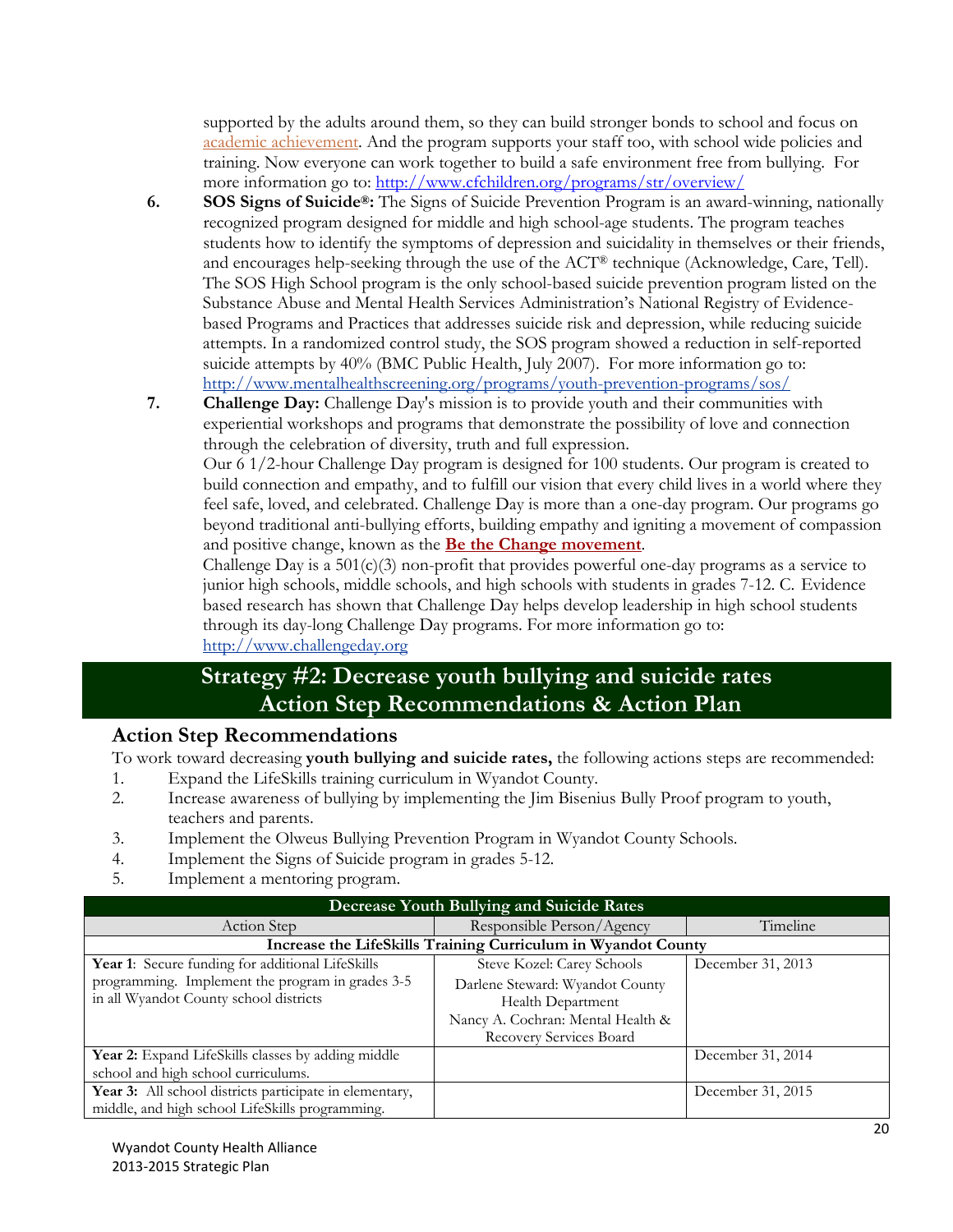| <b>Decrease Youth Bulling and Suicide Rates</b>                                                                                                                                                    |                                                                                                                                                                           |                   |  |  |
|----------------------------------------------------------------------------------------------------------------------------------------------------------------------------------------------------|---------------------------------------------------------------------------------------------------------------------------------------------------------------------------|-------------------|--|--|
| Action Step                                                                                                                                                                                        | Responsible Person/Agency                                                                                                                                                 | Timeline          |  |  |
|                                                                                                                                                                                                    | <b>Implement the Jim Bisenius Bully Proof Program</b>                                                                                                                     |                   |  |  |
| Year 1: Secure funding for the Bully Proof Program.<br>Secure a date to implement the program in all 3 school<br>districts. Offer additional workshops for parents and<br>teachers.                | Thomas Bennett: Wyandot County<br>Department of Jobs and Family<br>Services<br>Ann Denman: Family & Children First                                                        | December 31, 2013 |  |  |
|                                                                                                                                                                                                    | Council, Help Me Grow                                                                                                                                                     |                   |  |  |
| Year 2: Double the number of students and parents<br>receiving the Bully Proof program from year 1.                                                                                                |                                                                                                                                                                           | December 31, 2014 |  |  |
| Year 3: Triple the number of students and parents<br>receiving the Bully Proof program from year 1.                                                                                                |                                                                                                                                                                           | December 31, 2015 |  |  |
|                                                                                                                                                                                                    | Implement the Olweus Prevention Program in Wyandot County Schools                                                                                                         |                   |  |  |
| Year 1: Research the Olweus Bullying Prevention<br>program. Introduce program to school district<br>wellness committees.                                                                           | Thomas Bennett: Wyandot County<br>Department of Jobs and Family<br>Services<br>Ann Denman: Family & Children First<br>Council, Help Me Grow                               | December 31, 2013 |  |  |
|                                                                                                                                                                                                    | Steve Kozel: Carey Schools                                                                                                                                                |                   |  |  |
| Year 2: Secure funding for the program through grants<br>and/or local funding. Pilot the Olweus Bullying<br>Prevention Program in all 3 school districts.                                          |                                                                                                                                                                           | December 31, 2014 |  |  |
| Year 3: Expand the Olweus Bullying Prevention<br>Program to additional grades including middle school<br>and high school.                                                                          |                                                                                                                                                                           | December 31, 2015 |  |  |
|                                                                                                                                                                                                    | <b>Implement the Signs of Suicide Program</b>                                                                                                                             |                   |  |  |
| Year 1: Introduce the Signs of Suicide (SOS)<br>prevention program to school district wellness<br>committees. Secure funding for the program.                                                      | Nancy A. Cochran: Mental Health &<br>Recovery Services Board                                                                                                              | December 31, 2013 |  |  |
| Year 2: Implement the SOS prevention program in at<br>least one school district.                                                                                                                   |                                                                                                                                                                           | December 31, 2014 |  |  |
| Year 3: Implement the SOS prevention program in all<br>three school districts.                                                                                                                     |                                                                                                                                                                           | December 31, 2015 |  |  |
|                                                                                                                                                                                                    | Implement a Mentoring Program for Wyandot County Youth                                                                                                                    |                   |  |  |
| Year 1: Meet with key leaders in Hancock County to<br>discuss how to replicate their successful mentoring<br>program in Wyandot County. Secure space and<br>materials needed to begin the program. | Nancy A. Cochran: Mental Health &<br>Recovery Services Board<br>Ann Denman: Family & Children First<br>Council, Help Me Grow<br>Kris Joseph: Open Door Resource<br>Center | December 31, 2013 |  |  |
| Year 2: Collaborate with local organizations such as<br>schools, libraries and churches to pilot a youth<br>mentoring program in one local community.                                              |                                                                                                                                                                           | December 31, 2014 |  |  |
| Year 3. Expand the mentoring program<br>geographically throughout Wyandot County to<br>encompass all local communities.                                                                            |                                                                                                                                                                           | December 31, 2015 |  |  |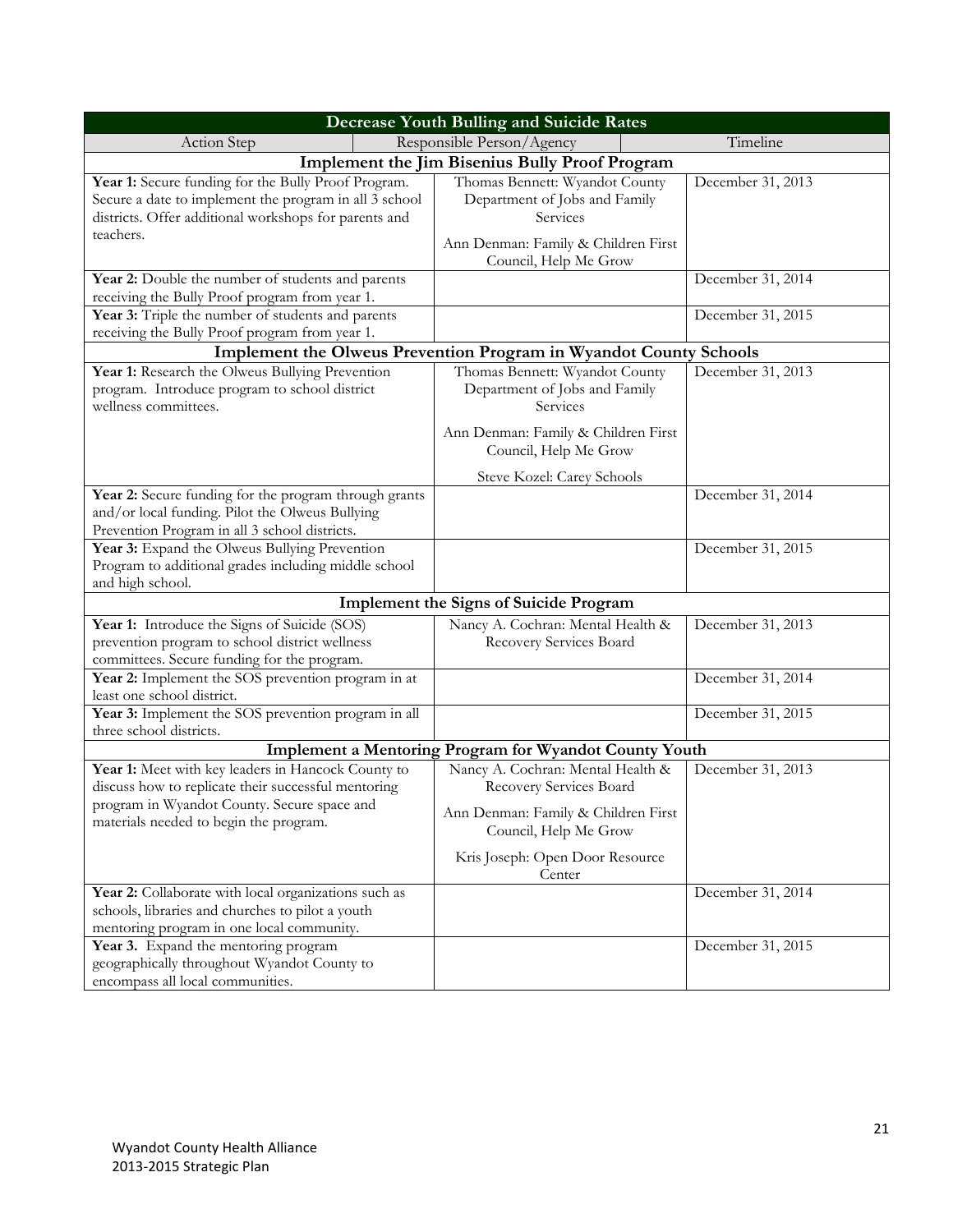## **Strategy #3: Decrease youth risky behaviors (alcohol use/binge drinking, tobacco use, inhalant use, and sexual behaviors)**

In 2012, the health assessment results indicate that 57% of all Wyandot County youth (ages 12-18) have had at least one drink of alcohol in their life, increasing to 75% of 17-17 year olds. 16% of youth were defined as binge drinkers. 16% of Wyandot County youth were identified as current smokers, having smoked at some time in the past 30 days. 12% of youth reported they had used inhalants, at some time in their life. 33% of youth in grades 7-12 had sexual intercourse, increasing to 55% of those youth ages 17 and over.

#### **Alcohol Use**

2012 figures indicate that 24% of Wyandot County youth had at least one drink in the past month, increasing to 37% of 17-18 year olds. The 2011 Youth Risk Behavior Surveillance System (YRBSS) reports 38% for Ohio and 39% for the U.S. The same assessment identified that the average age of onset for alcohol use was 13 years old. 27% of youth reported they got their alcohol from their parents and 8% reported that a friend's parent gave it to them. 21% of youth reported they had ridden in a car driven by someone who had been drinking in the past 30 days. 11% of all high school youth drivers had driven a car in the past month after they had been drinking alcohol.

#### **Binge Drinking**

64% of the youth who self-reported they had drank during the past 30 days also admitted they had drank 5 or more drinks on an occasion at least once during the same time period.

22% of all Wyandot County high school youth were considered binge drinkers. The 2011 Youth Risk Behavior Surveillance System (YRBSS) reports 24% for Ohio and 22% for the U.S.

#### **Tobacco Use**

16% of Wyandot County youth were current smokers, having smoked at some time in the past 30 days, increasing to 24% of 17-18 year olds. The average age of onset for smoking was 12.9 years old. 10% of youth had used chewing tobacco in the past month increasing to 13% of high school youth. 70% of the youth identified as current smokers were also current drinkers.

#### **Inhalant Use**

12% of youth reported they had used inhalants at some time in their life. The 2011 Youth Risk Behavior Surveillance System (YRBSS) reports 11% for the U.S.

#### **Sexual Behaviors**

33% of youth in grades 7-12 had sexual intercourse increasing to 55% of those ages 17 and over. 28% of youth had participated in oral sex, increasing to 49% of those ages 17 and over. 25% of youth had participated in sexting, increasing to 34% of those ages 17 and over. Of those youth who were sexually active, 48% had one sexual partner and 52% had multiple partners. 10% of all Wyandot County high school youth had 4 or more partners. 8% of youth reported they were engaging in intercourse without a reliable method of protection. The average age of onset was 14.9 years old.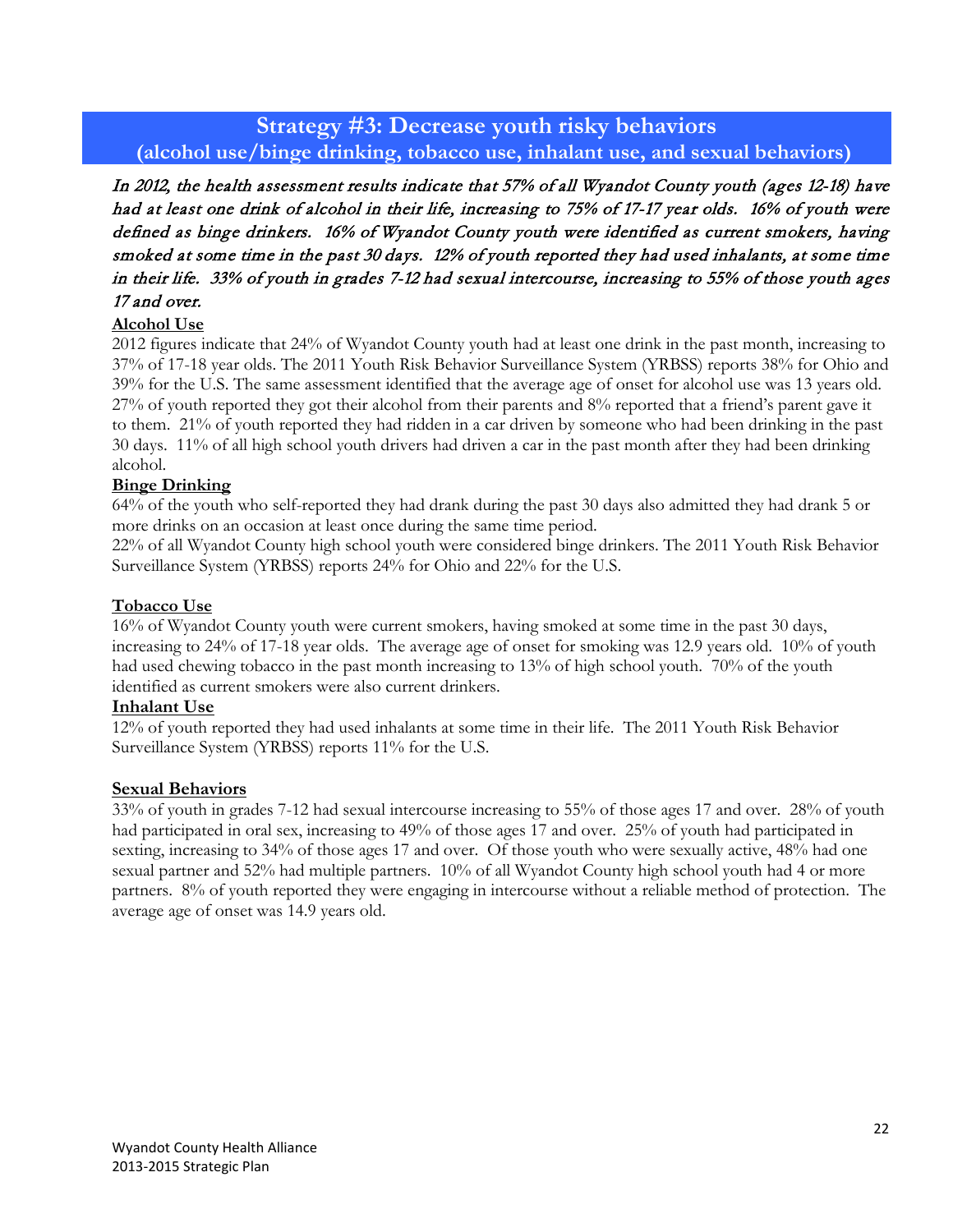## **Strategy #3: Decrease youth risky behaviors Alcohol, Tobacco, Inhalants and Sexual Behaviors Indicators**

| <b>Youth Variables</b>                                                             | Wyandot<br>County<br>2006<br>$(6-12)$ grade) | Wyandot<br>County<br>2009<br>$(6-12)$ grade) | Wyandot<br>County<br>2012<br>$(6-12 \text{ grade})$ | Wyandot<br>County<br>2012<br>$(9-12 \text{ grade})$ | Ohio<br>2011<br>$(9-12 \text{ grade})$ | U.S.<br>2011<br>$(9-12 grade)$ |
|------------------------------------------------------------------------------------|----------------------------------------------|----------------------------------------------|-----------------------------------------------------|-----------------------------------------------------|----------------------------------------|--------------------------------|
|                                                                                    | <b>Alcohol Use</b>                           |                                              |                                                     |                                                     |                                        |                                |
| Ever had at least one drink of alcohol in lifetime                                 | 62%                                          | 60%                                          | 57%                                                 | 69%                                                 | $71\%$                                 | 71%                            |
| Used alcohol during past month                                                     | 27%                                          | 30%                                          | 24%                                                 | 32%                                                 | 38%                                    | 39%                            |
| Binged during past month (5 or more drinks in a<br>couple of hours on an occasion) | 16%                                          | 17%                                          | 16%                                                 | $22\%$                                              | 24%                                    | $22\%$                         |
| Drank for the first time before age 13 (of all youth)                              | 28%                                          | 30%                                          | 19%                                                 | 17%                                                 | 18%                                    | 21%                            |
| Rode with someone who was drinking in past month                                   | 18%                                          | 21%                                          | 21%                                                 | $22\%$                                              | 21%                                    | 24%                            |
| Drank and drove                                                                    | $5\%$                                        | $3\%$                                        | $5\%$                                               | $7\%$                                               | $7\%$                                  | $8\%$                          |
| Obtained the alcohol they drank by someone giving it<br>to them                    | N/A                                          | N/A                                          | 36%                                                 | 34%                                                 | N/A                                    | 40%                            |
| <b>Tobacco Use</b>                                                                 |                                              |                                              |                                                     |                                                     |                                        |                                |
| Lifetime cigarette use (ever tried cigarette smoking,<br>even 1 or 2 puffs)        | 54%                                          | 36%                                          | 35%                                                 | 40%                                                 | 52%                                    | 45%                            |
| Used cigarettes on one or more days in the past month                              | 15%                                          | 14%                                          | 16%                                                 | 20%                                                 | 21%                                    | 18%                            |
| Smoked a whole cigarette for the first time before the<br>age of 13 (of all youth) | 14%                                          | $12\%$                                       | $11\%$                                              | 10%                                                 | 14%                                    | 10%                            |
| Used chewing tobacco or snuff in past month                                        | $7\%$                                        | $11\%$                                       | 10%                                                 | 13%                                                 | $12\%$                                 | 8%                             |
|                                                                                    | Sexual Behavior+                             |                                              |                                                     |                                                     |                                        |                                |
| Ever had sexual intercourse                                                        | 24%                                          | 28%                                          | 33%                                                 | 44%                                                 | 45%*                                   | 47%                            |
| Had four or more sexual partners                                                   | $7\%$                                        | $7\%$                                        | $8\%$                                               | 10%                                                 | 18%                                    | 15%                            |
| Had sexual intercourse before age 13                                               | $5\%$                                        | $4\%$                                        | $4\%$                                               | $5\%$                                               | $6\%$                                  | $6\%$                          |
| Used a condom at last sexual intercourse                                           | 68%                                          | 67%                                          | 63%                                                 | 65%                                                 | $60\%*$                                | 60%                            |
| Used birth control pills at last sexual intercourse                                | 29%                                          | 49%                                          | 41%                                                 | 44%                                                 | 23%                                    | 18%                            |
| Did not use any method to prevent pregnancy during<br>the last sexual intercourse  | 13%                                          | $7\%$                                        | $8\%$                                               | $8\%$                                               | 10%                                    | 13%                            |
|                                                                                    | <b>Inhalant Use</b>                          |                                              |                                                     |                                                     |                                        |                                |
| Used inhalants in order to get high in their lifetime                              | 10%                                          | $8\%$                                        | 12%                                                 | $11\%$                                              | $12\%**$                               | $11\%$                         |

## **Strategy #3: Decrease youth risky behaviors Resource Assessment**

| Program/Strategy/<br><b>Service</b> | <b>Responsible</b><br>Agency                            | Population(s)<br><b>Served</b>                                                                         | <b>Continuum of Care</b><br>(prevention, early<br>intervention, or<br>treatment) | <b>Evidence of</b><br><b>Effectiveness</b> |
|-------------------------------------|---------------------------------------------------------|--------------------------------------------------------------------------------------------------------|----------------------------------------------------------------------------------|--------------------------------------------|
| LifeSkills Training                 | Wyandot County<br>Health Department &<br>Carey Schools  | Upper Sandusky: 3rd-5 <sup>th</sup> grades<br>Mohawk: 3rd-5th grades<br>Carey: 3rd, 6th and 8th grades | Prevention                                                                       | Evidence-based                             |
| Family Planning Clinic              | Wyandot County<br>Health Department                     | Ages $13+$                                                                                             | Prevention, Early<br>intervention, Treatment                                     | None                                       |
| Service Coordination                | <b>FCFC</b><br>(Family and Children's<br>First Council) | Birth-age 21<br>(at risk)                                                                              | Early intervention                                                               | None                                       |
| Weekend substance abuse<br>program  | Probation Office                                        | Juveniles on probation                                                                                 | Early intervention,<br>Treatment                                                 | None                                       |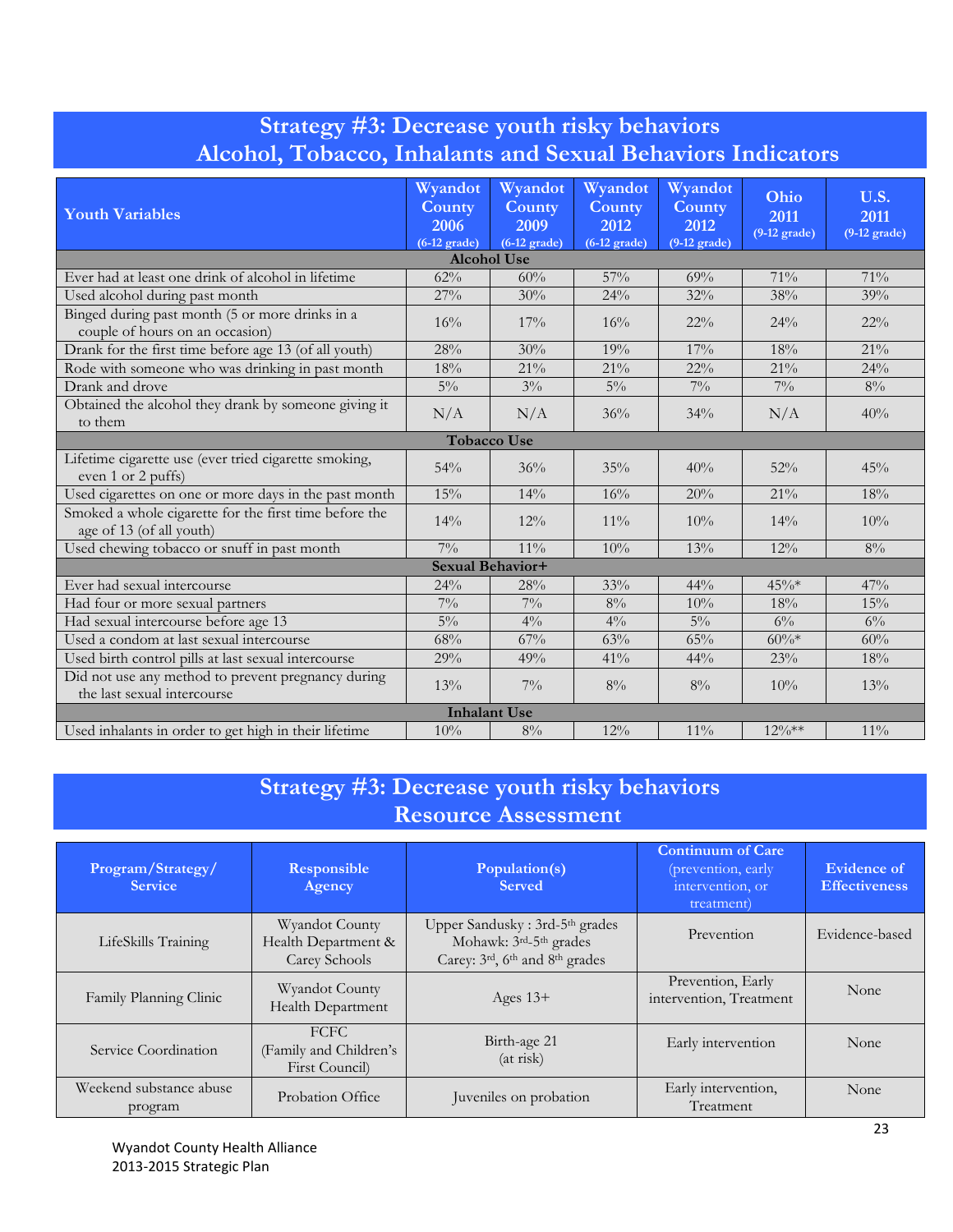| Program/Strategy/<br><b>Service</b>                                                    | Responsible<br>Agency                     | Population(s)<br><b>Served</b>                           | <b>Continuum of Care</b><br>(prevention, early<br>intervention, or<br>treatment) | <b>Evidence</b> of<br><b>Effectiveness</b> |
|----------------------------------------------------------------------------------------|-------------------------------------------|----------------------------------------------------------|----------------------------------------------------------------------------------|--------------------------------------------|
| <b>SADD</b>                                                                            | Firelands                                 | Carey Junior High Students                               | Prevention                                                                       | None                                       |
| Fellowship of Christian<br>Athletes Group                                              | Parents/local<br>churches                 | High School age youth                                    | Prevention                                                                       | None                                       |
| Church Youth Groups                                                                    | Local churches                            | All youth                                                | Prevention                                                                       | None                                       |
| 4H Programs                                                                            | 4H                                        | Youth ages 5+                                            | Prevention                                                                       | None                                       |
| Car-Teens Program                                                                      | 4H                                        | Youth drivers                                            | Prevention                                                                       | None                                       |
| Docu-Drama<br>(Mock Accident)                                                          | 4H and other<br>organizations             | Youth in grades 11 & 12                                  | Prevention                                                                       | None                                       |
| School-related athletics                                                               | Wyandot County<br>School Systems          | All youth who participate                                | Prevention                                                                       | None                                       |
| Tutoring/mentoring program                                                             | Open Door                                 | Youth in grades k-12<br>Currently only in Upper Sandusky | Prevention/Early<br>intervention                                                 | None                                       |
| Leadership<br>Development/Civic<br>Awareness/Personal<br>Development                   | <b>Boy Scouts</b>                         | <b>Boys</b>                                              | Prevention                                                                       | None                                       |
| Leadership<br>Development/Civic<br>Awareness/Personal<br>Development                   | DeMolay                                   | <b>Boys</b>                                              | Prevention                                                                       | None                                       |
| Police Athletic League                                                                 | Police                                    | Youth                                                    | Prevention                                                                       | None                                       |
| Summer Youth Employment<br>Program                                                     | Department of Jobs<br>and Family Services | Youth ages 14-24<br>(low-income, and other criteria)     | Prevention                                                                       | None                                       |
| Counseling, Diagnostic<br>Assessment, Education,<br>Crisis hotline, Case<br>management | Firelands                                 | All youth                                                | Prevention, Early<br>Intervention, Treatment                                     | Monitored                                  |

## **Strategy #3: Decrease youth risky behaviors Gaps & Potential Strategies**

| Gaps                                         | <b>Potential Strategies</b>                             |  |
|----------------------------------------------|---------------------------------------------------------|--|
| <b>Increased LifeSkills programming</b>      | Increase the use of the Middle School booster sessions  |  |
|                                              | Implement the High School curriculum                    |  |
| Parents/guardians who are unaware of current | Operation Street Smart Program for parents              |  |
| youth trends                                 | Increase parent awareness                               |  |
|                                              | Increase asset development                              |  |
|                                              | "Stall Talk" for adults                                 |  |
| Family mentoring                             | In home therapy opportunities                           |  |
|                                              | Increase family based programming such as Strengthening |  |
|                                              | Families or Guiding Good Choices                        |  |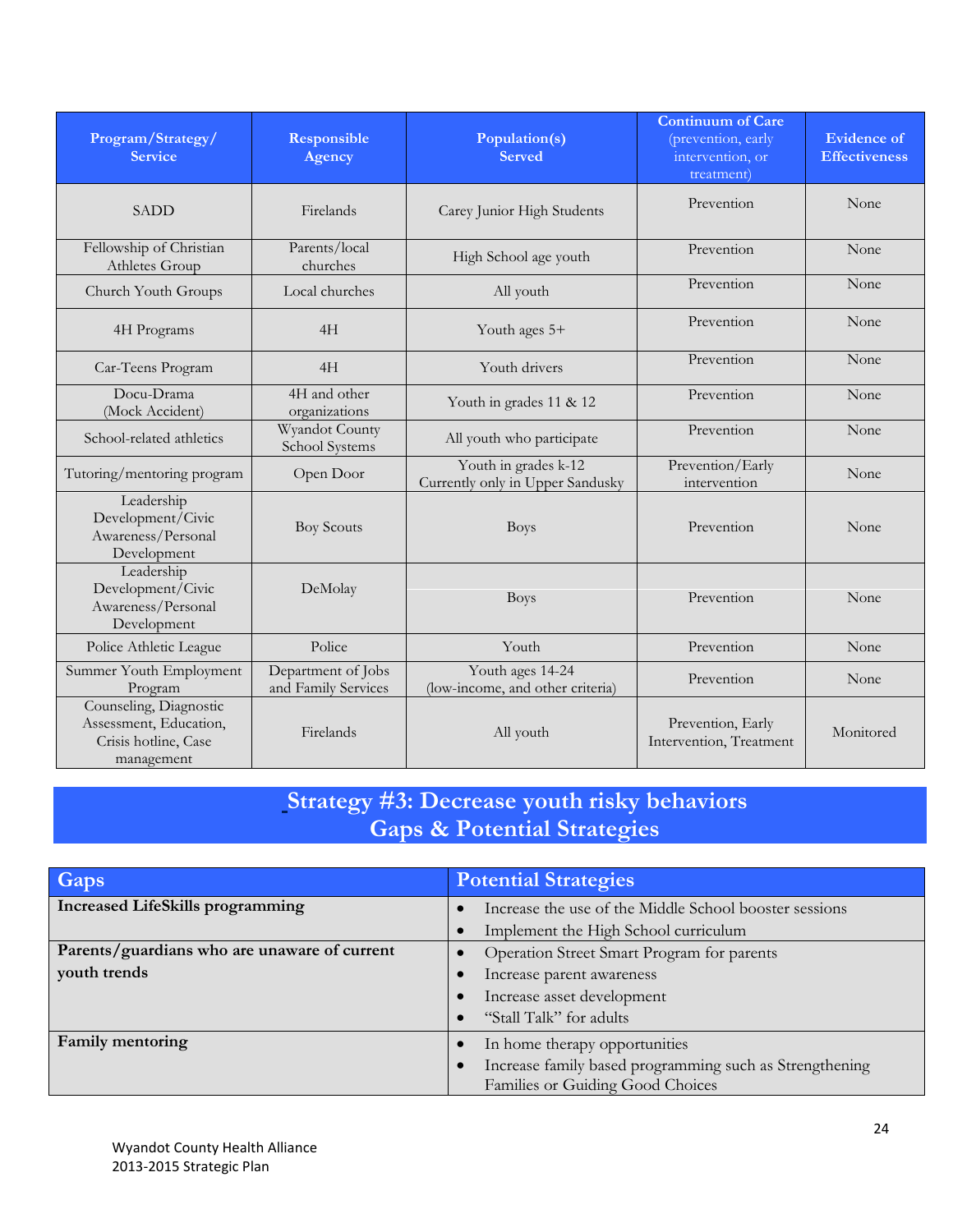| <b>Peer Pressure</b>               | Increase youth abstinence education materials |  |
|------------------------------------|-----------------------------------------------|--|
|                                    | Increase education                            |  |
|                                    | Stall talk for youth                          |  |
| Motivating parents to get involved | Increase communication and awareness          |  |

## **Strategy #3: Decrease youth risky behaviors Best Practices**

The following programs have been reviewed and have proven strategies to **address risky behaviors in youth**:

- **1. Guiding Good Choices (GGC):** GGC is a drug use prevention program that provides parents of children in grades 4 through 8 (9 to 14 years old) with the knowledge and skills needed to guide their children through early adolescence. It seeks to strengthen and clarify family expectations for behavior, enhance the conditions that promote bonding within the family, and teach skills that allow children to resist drug use successfully. GGC is based on research that shows that consistent, positive parental involvement is important to helping children resist substance use and other antisocial behaviors. The current intervention is a five-session curriculum and families also receive a Family Guide containing family activities, discussion topics, skill-building exercises, and information on positive parenting. For more information go to [http://www.channing](http://www.channing-bete.com/ggc)[bete.com/ggc.](http://www.channing-bete.com/ggc)
- **2. Strengthening Families:** The Strengthening Families Program (SFP) is a nationally and internationally recognized parenting and family strengthening program for high-risk and regular families. SFP is an evidence-based family skills training program found to significantly reduce problem behaviors, delinquency, and alcohol and drug abuse in children and to improve social competencies and school performance. Child maltreatment also decreases as parents strengthen bonds with their children and learn more effective parenting skills

The original 14-session evidence-based SFP for high-risk families with children ages 6 to 11 years (SFP6-11) was developed and tested in the mid 1980s by Dr. Kumpfer on a NIDA research grant with children of substance abusing parents. Subsequent randomized control trials (RCTs) have found similar positive results with families in many different ethnic groups. Both culturally adapted versions and the core version of SFP have been found effective with African-American, Hispanic, Asian, Pacific Islander, and First Nations families. SFP is in 26 countries with language translations into Spanish, Portuguese, French, German, Dutch, Slovenian, Russian, Tai, Burmese, Chinese and other languages. In the more than two decades since its development, SFP has been reviewed by researchers and rated as an exemplary, evidence-based program.

**3. LifeSkills Training (LST) –** LST is a school-based program that aims to prevent alcohol, tobacco, and marijuana use and violence by targeting the major social and psychological factors that promote the initiation of substance use and other risky behaviors. LST is based on both the social influence and competence enhancement models of prevention. Consistent with this theoretical framework, LST addresses multiple risk and protective factors and teaches personal and social skills that build resilience and help youth navigate developmental tasks, including the skills necessary to understand and resist pro-drug influences. LST is designed to provide information relevant to the important life transitions that adolescents and young teens face, using culturally sensitive and developmentally and age-appropriate language and content. Facilitated discussion, structured small group activities, and role-playing scenarios are used to stimulate participation and promote the acquisition of skills. Separate LST programs are offered for elementary school (grades 3-6), middle school (grades 6-9), and high school (grades 9-12). For more information, go to [http://www.lifeskillstraining.com.](http://www.lifeskillstraining.com/)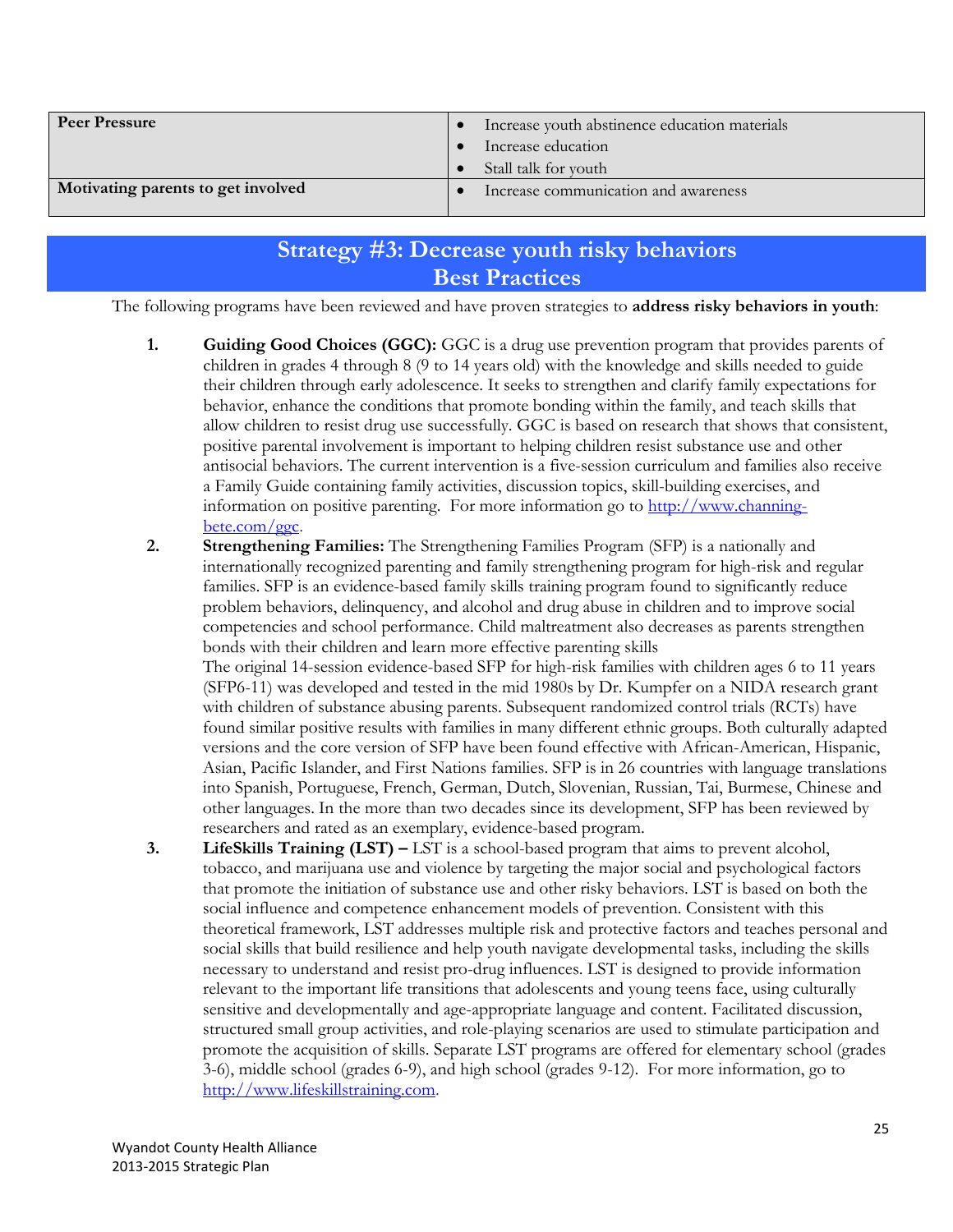## **Strategy #3: Decrease youth risky behaviors Action Step Recommendations & Action Plan**

#### **Action Step Recommendations**

To work toward decreasing **youth risky behaviors,** the following actions steps are recommended:

- 1. Expand the LifeSkills training curriculum in Wyandot County.
- 2. Increase awareness of youth risky behaviors for parents, guardians and community members
- 3. Implement a family mentoring program

#### **Action Plan**

| <b>Decrease Youth Risky Behaviors</b>                                                                                                                                                                                                                                                                                                                     |                                                                                                                                                    |                   |  |  |
|-----------------------------------------------------------------------------------------------------------------------------------------------------------------------------------------------------------------------------------------------------------------------------------------------------------------------------------------------------------|----------------------------------------------------------------------------------------------------------------------------------------------------|-------------------|--|--|
| <b>Action Step</b>                                                                                                                                                                                                                                                                                                                                        | Responsible Person/Agency                                                                                                                          | Timeline          |  |  |
| Increase the LifeSkills Training Curriculum in Wyandot County                                                                                                                                                                                                                                                                                             |                                                                                                                                                    |                   |  |  |
| Year 1: Secure funding for additional LifeSkills<br>programming. Implement the program in grades 3-<br>5 in all Wyandot County school districts                                                                                                                                                                                                           | Steve Kozel: Carey Schools<br>Darlene Steward: Wyandot County<br>Health Department<br>Nancy A. Cochran: Mental Health &<br>Recovery Services Board | December 31, 2013 |  |  |
| Year 2: Expand LifeSkills classes by focusing on<br>the addition of middle school and the high school<br>curriculums.                                                                                                                                                                                                                                     |                                                                                                                                                    | December 31, 2014 |  |  |
| Year 3: All school districts participate in<br>elementary, middle, and high school LifeSkills<br>programming.                                                                                                                                                                                                                                             |                                                                                                                                                    | December 31, 2015 |  |  |
| Increase awareness of youth risky behaviors for parents, guardians and community members                                                                                                                                                                                                                                                                  |                                                                                                                                                    |                   |  |  |
| Year 1: Plan and implement a community<br>awareness event to offer the Operation Street<br>Smart Workshop to adults in Wyandot County.<br>Using Operation Street Smart Workshop key<br>points, create "stall talk" flyers for businesses,<br>organizations and schools. Get at least one local<br>business/organization and one school to<br>participate. | Barbara Mewhorter: Wyandot County<br>Health Department<br>Nancy A. Cochran: Mental Health &<br>Recovery Services Board                             | December 31, 2013 |  |  |
| Year 2: Plan additional awareness<br>programs/workshops focusing on different "hot<br>topics"<br>Increase participation from businesses, schools and<br>organizations to participate in the "stall talk" flyers,.                                                                                                                                         |                                                                                                                                                    | December 31, 2014 |  |  |
| Year 3: Continue with risky behavior/trend<br>workshops. Increase participation of "stall talk"<br>flyers to 75% of businesses/organizations and<br>schools.<br>Update the flyers on a quarterly basis.<br>Have local business/organizations sponsor and<br>print the stall talk flyers.                                                                  |                                                                                                                                                    | December 31, 2015 |  |  |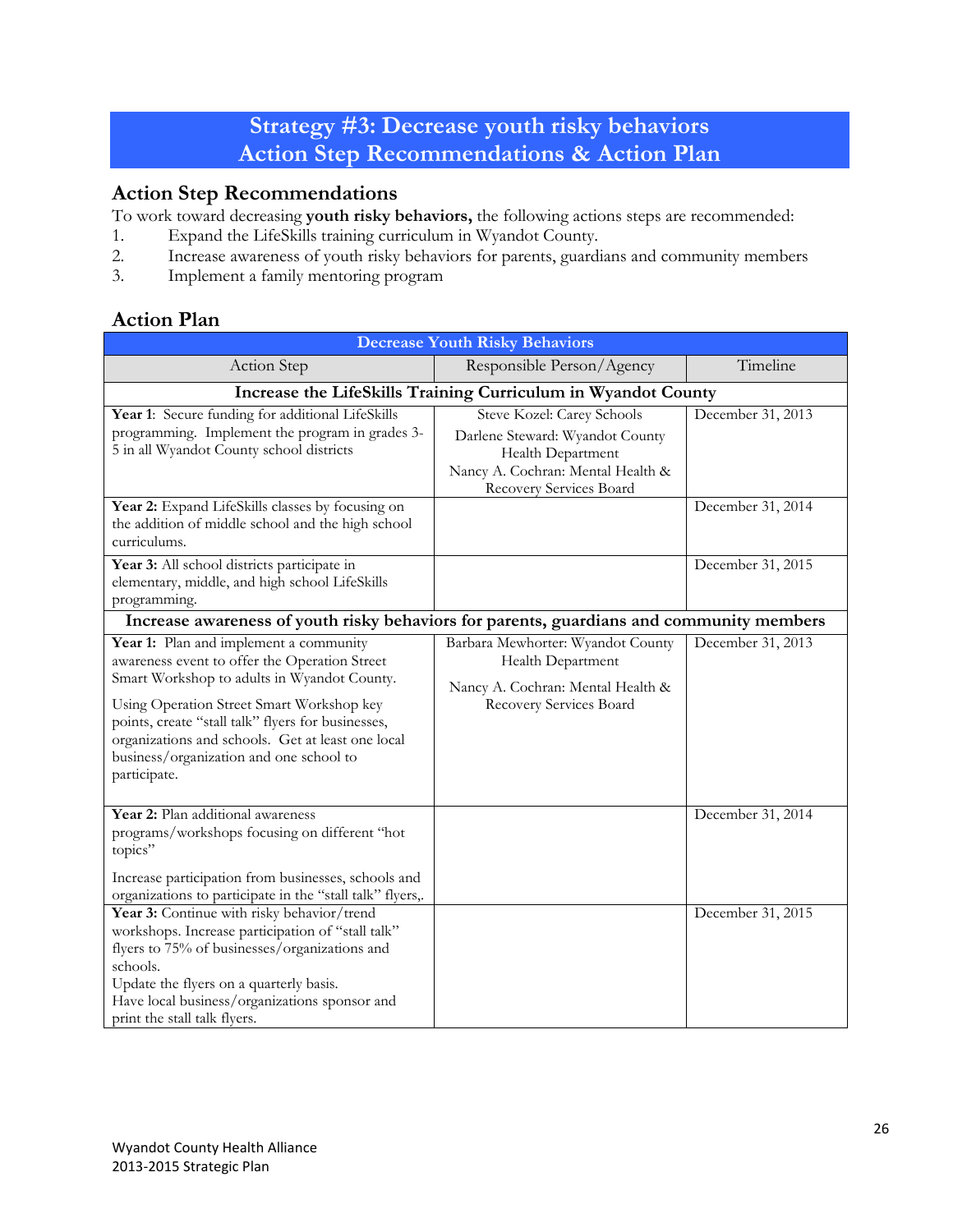| <b>Decrease Youth Risky Behaviors</b>                                                                                                                                                                                                                                                                                                           |  |                                                                                                                                                                                                             |  |                   |  |
|-------------------------------------------------------------------------------------------------------------------------------------------------------------------------------------------------------------------------------------------------------------------------------------------------------------------------------------------------|--|-------------------------------------------------------------------------------------------------------------------------------------------------------------------------------------------------------------|--|-------------------|--|
| Action Step                                                                                                                                                                                                                                                                                                                                     |  | Responsible Person/Agency                                                                                                                                                                                   |  | Timeline          |  |
| <b>Implement a Family Mentoring Program</b>                                                                                                                                                                                                                                                                                                     |  |                                                                                                                                                                                                             |  |                   |  |
| Year 1: Introduce the Strengthening Families and<br>Guiding Good Choices parenting programs to<br>community wellness organizations. Decide which<br>program will be offered in Wyandot County.<br>Coordinate with school guidance counselors,<br>Department of Jobs and Family Services and the<br>juvenile court to recruit high risk families |  | Thomas Bennett: Wyandot County<br>Department of Jobs and Family<br>Services<br>Ann Denman: Family & Children First<br>Council, Help Me Grow<br>Nancy A. Cochran: Mental Health &<br>Recovery Services Board |  | December 31, 2013 |  |
| Year 2: Implement the program in 3 locations<br>throughout Wyandot County.                                                                                                                                                                                                                                                                      |  |                                                                                                                                                                                                             |  | December 31, 2014 |  |
| Year 3: Increase the number of programs and/or<br>locations where the program is being offered.<br>Coordinate with local businesses and organizations<br>to donate incentives for those families who<br>successfully complete the program.                                                                                                      |  |                                                                                                                                                                                                             |  | December 31, 2015 |  |

## **Progress and Measuring Outcomes**

| <b>Progress and Measuring Outcomes</b>                                                                          |                           |  |          |                   |  |
|-----------------------------------------------------------------------------------------------------------------|---------------------------|--|----------|-------------------|--|
| Action Step                                                                                                     | Responsible Person/Agency |  | Timeline |                   |  |
| 2015 Health Assessment                                                                                          |                           |  |          |                   |  |
| Year 1: Determine Health Assessment<br>administrative agent.                                                    |                           |  |          | December 31, 2013 |  |
| Determine who will send request for funding<br>letters.                                                         |                           |  |          |                   |  |
| Current Health Alliance members meet with their<br>own administration/board to create a 3 year<br>funding plan. |                           |  |          |                   |  |
| Year 2: Collect pledges from individual agencies.                                                               |                           |  |          | December 31, 2014 |  |
| Obtain at least one new funder from the previous<br>health assessment                                           |                           |  |          |                   |  |
| Year 3: Continue to collect pledges from<br>individual agencies.                                                |                           |  |          | December 31, 2015 |  |
| Obtain at least three new funders from the previous<br>health assessment                                        |                           |  |          |                   |  |